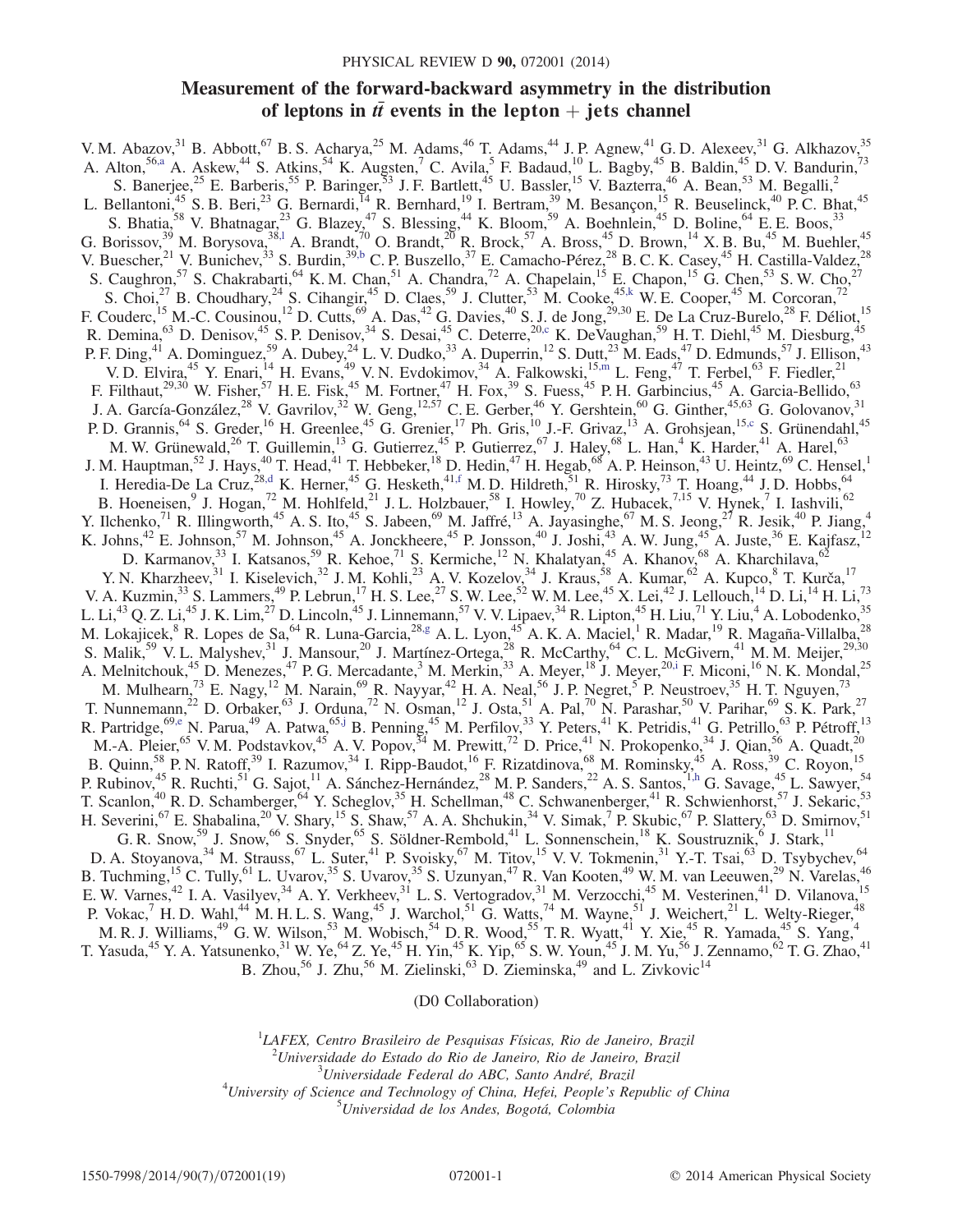${}^{6}$ Charles University, Faculty of Mathematics and Physics, Center for Particle Physics, Prague, Czech Republic<br><sup>7</sup>Czech Technical University in Prague, Pra  $C$ <sub>Czec</sub>h Technical University in Prague, Prague, Czech Republic<sup>8</sup><br><sup>8</sup> Pratitity of Physics, Agadamy of Sciences of the Czech Banyblic, Prague, Cz <sup>8</sup>Institute of Physics, Academy of Sciences of the Czech Republic, Prague, Czech Republic <sup>9</sup>Universidad San Francisco de Quito, Quito, Ecuador <sup>10</sup>LPC, Université Blaise Pascal, CNRS/IN2P3, Clermont, France <sup>11</sup>LPSC, Université Joseph Fourier Grenoble 1, CNRS/IN2P3, Institut National Polytechnique de Grenoble, France<br>
<sup>12</sup>CPPM, Aix-Marsielle Université, CNRS/IN2P3, Marseille, France<br>
<sup>13</sup>LAL, Université Paris-Sud, CNRS/IN2P3, Orsay, France<br>
<sup>14</sup>LPNHE, Universités Paris-Sud, CNRS/IN2P3, Orsay, France<br>
<sup>14</sup>LPNHE, Univer <sup>30</sup>Radboud University Nijmegen, Nijmegen, The Netherlands<br><sup>31</sup>Joint Institute for Nuclear Research, Dubna, Russia<br><sup>32</sup>Institute for Theoretical and Experimental Physics, Moscow, Russia<br><sup>33</sup>Moscow State University, Moscow  $36$ Institució Catalana de Recerca i Estudis Avançats (ICREA) and Institut de Física d'Altes Energies (IFAE), Barcelona, Spain <sup>37</sup>Uppsala University, Uppsala, Sweden<br><sup>38</sup>Taras Shevchenko National University of Kyiv, Kiev, Ukraine <sup>39</sup>Lancaster University, Lancaster LA1 4YB, United Kingdom <sup>40</sup>Imperial College London, London SW7 2AZ, United Kingdom<br><sup>41</sup>The University of Manchester, Manchester M13 9PL, United Kingdom<br><sup>42</sup>University of Arizona, Tucson, Arizona 85721, USA<br><sup>43</sup>University of California Riverside  $^{46}$ University of Illinois at Chicago, Chicago, Illinois 60607, USA <sup>47</sup>Northern Illinois University, DeKalb, Illinois 60115, USA 48<br>Northwestern University, Evanston, Illinois 60208, USA<br><sup>49</sup>Indiana University, Bloomington, Indiana 47405, USA <sup>50</sup>Purdue University Calumet, Hammond, Indiana 46323, USA<br>
<sup>51</sup>University of Notre Dame, Notre Dame, Indiana 46556, USA<br>
<sup>52</sup>Iowa State University, Ames, Iowa 50011, USA<br>
<sup>53</sup>University of Kansas, Lawrence, Kansas 66045, 57 Michigan State University, East Lansing, Michigan 48824, USA  $^{58}$ University of Mississippi, University, Mississippi 38677, USA<br> $^{59}$ University of Nebraska, Lincoln, Nebraska 68588, USA <sup>60</sup>Rutgers University, Piscataway, New Jersey 08855, USA<br><sup>61</sup>Princeton University, Princeton, New Jersey 08544, USA<br><sup>62</sup>State University of New York, Buffalo, New York 14260, USA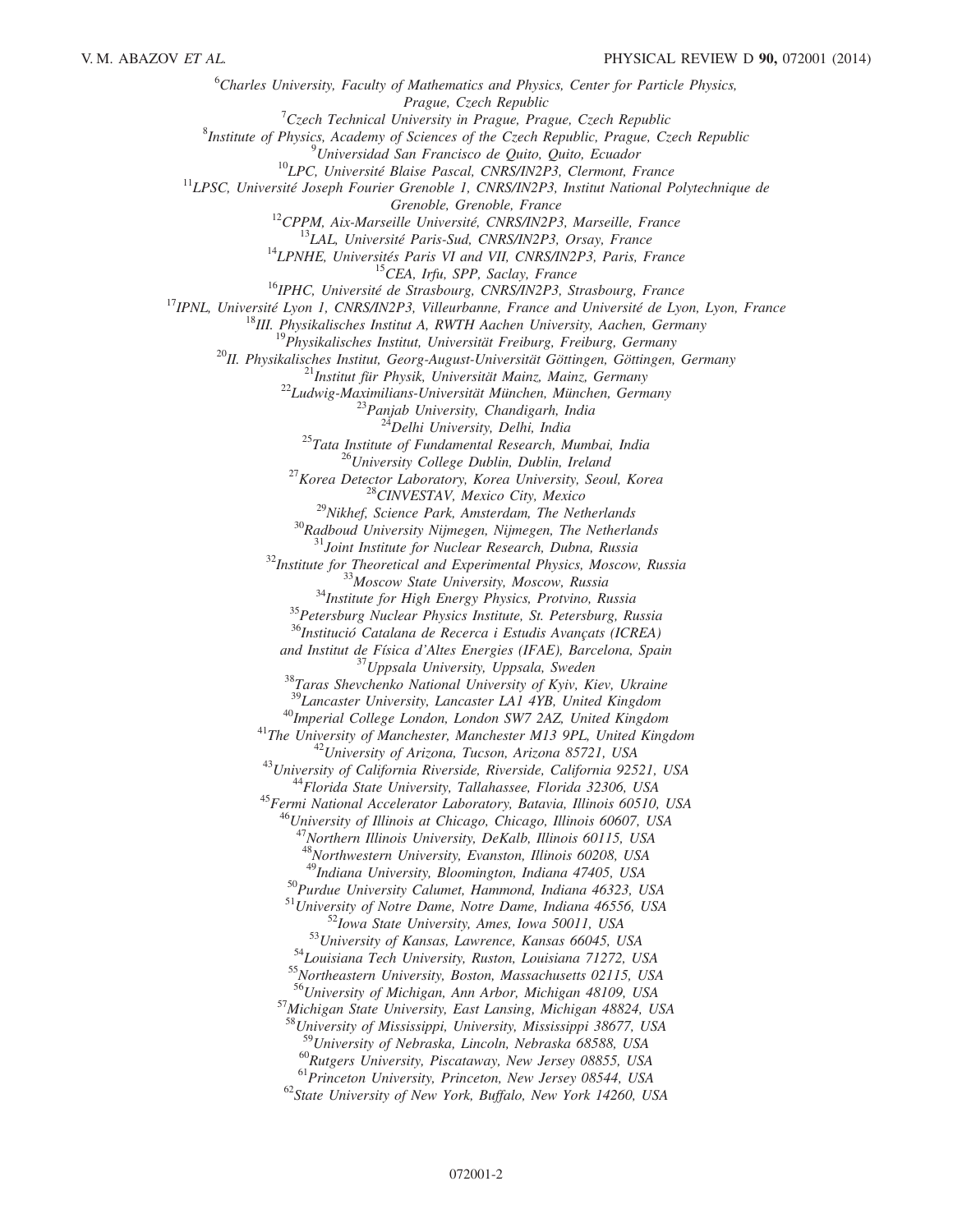$^{63}$ University of Rochester, Rochester, New York 14627, USA<br> $^{64}$ State University of New York, Stony Brook, New York 11794, USA<br> $^{65}$ Brookhaven National Laboratory, Upton, New York 11973, USA <sup>66</sup>Langston University, Langston, Oklahoma 73050, USA<br><sup>67</sup>University of Oklahoma, Norman, Oklahoma 73019, USA<br><sup>68</sup>Oklahoma State University, Stillwater, Oklahoma 74078, USA <sup>69</sup>Brown University, Providence, Rhode Island 02912, USA<br><sup>70</sup>University of Texas, Arlington, Texas 76019, USA<br><sup>71</sup>Southern Methodist University, Dallas, Texas 75275, USA<br><sup>72</sup>Rice University, Houston, Texas 77005, USA<br><sup>73</sup> <sup>74</sup>University of Washington, Seattle, Washington 98195, USA (Received 7 March 2014; published 7 October 2014)

We present measurements of the forward-backward asymmetry in the angular distribution of leptons from decays of top quarks and antiquarks produced in proton-antiproton collisions. We consider the final state containing a lepton and at least three jets. The entire sample of data collected by the D0 experiment during Run II of the Fermilab Tevatron Collider, corresponding to 9.7 fb<sup>−</sup><sup>1</sup> of integrated luminosity, is used. The asymmetry measured for reconstructed leptons is  $A_{FB}^l = (2.9 \pm 2.1 \text{(stat.)}^{+1.5}_{-1.7} \text{(syst.)})\%$ . When corrected for efficiency and resolution effects within the lepton rapidity coverage of  $|y_l|$  < 1.5, the asymmetry is found to be  $A_{FB}^l = (4.2 \pm 2.3(stat.)^{+1.7}_{-2.0}(syst.))\%$ . We examine the dependence of  $A_{FB}^l$  on the transverse momentum and rapidity of the lepton. Combination with the asymmetry measured in the final states containing two leptons yields  $A_{FB}^l = (4.2 \pm 2.0)(\text{stat.}) \pm 1.4(\text{syst.}))\%$ . The results are in agreement with predictions from the next-to-leading-order QCD generator MC@NLO, which predicts an asymmetry of  $A_{\text{FB}}^l = 2.0\% \text{ for } |y_l| < 1.5.$ 

DOI: [10.1103/PhysRevD.90.072001](http://dx.doi.org/10.1103/PhysRevD.90.072001) PACS numbers: 14.65.Ha, 12.38.Qk, 11.30.Er, 13.85.-t

## I. INTRODUCTION

Within the standard model of particle physics (SM), top quarks are usually produced via quantum chromodynamic (QCD) interactions in quark-antiquark pairs. The process  $p\bar{p} \rightarrow t\bar{t}(X)$  is predicted to produce mostly events for

<span id="page-2-2"></span>United Kingdom.<br> $\frac{c_{\text{V}}}{c_{\text{V}}}\times\frac{c_{\text{V}}}{c_{\text{V}}}\times\frac{c_{\text{V}}}{c_{\text{V}}}\times\frac{c_{\text{V}}}{c_{\text{V}}}\times\frac{c_{\text{V}}}{c_{\text{V}}}\times\frac{c_{\text{V}}}{c_{\text{V}}}\times\frac{c_{\text{V}}}{c_{\text{V}}}\times\frac{c_{\text{V}}}{c_{\text{V}}}\times\frac{c_{\text{V}}}{c_{\text{V}}}\times\frac{c_{\text{V}}}{c_{\text{V}}}\times\frac{c$  $\frac{c_{\text{V}}}{c_{\text{V}}}\times\frac{c_{\text{V}}}{c_{\text{V}}}\times\frac{c_{\text{V}}}{c_{\text{V}}}\times\frac{c_{\text{V}}}{c_{\text{V}}}\times\frac{c_{\text{V}}}{c_{\text{V}}}\times\frac{c_{\text{V}}}{c_{\text{V}}}\times\frac{c_{\text{V}}}{c_{\text{V}}}\times\frac{c_{\text{V}}}{c_{\text{V}}}\times\frac{c_{\text{V}}}{c_{\text{V}}}\times\frac{c_{\text{V}}}{c_{\text{V}}}\times\frac{c$  $\frac{c_{\text{V}}}{c_{\text{V}}}\times\frac{c_{\text{V}}}{c_{\text{V}}}\times\frac{c_{\text{V}}}{c_{\text{V}}}\times\frac{c_{\text{V}}}{c_{\text{V}}}\times\frac{c_{\text{V}}}{c_{\text{V}}}\times\frac{c_{\text{V}}}{c_{\text{V}}}\times\frac{c_{\text{V}}}{c_{\text{V}}}\times\frac{c_{\text{V}}}{c_{\text{V}}}\times\frac{c_{\text{V}}}{c_{\text{V}}}\times\frac{c_{\text{V}}}{c_{\text{V}}}\times\frac{c$ 

<span id="page-2-4"></span>Visitor from DESY, Hamburg, Germany.

<span id="page-2-6"></span>[d](#page-0-3) Visitor from Universidad Michoacana de San Nicolas de Hidalgo, Mor[e](#page-0-4)lia, Mexico.

Visitor from SLAC, Menlo Park, California, USA.

<span id="page-2-10"></span><span id="page-2-7"></span>[f](#page-0-3) Visitor from University College London, London, United Kin[g](#page-0-5)dom.

<span id="page-2-8"></span>Visitor from Centro de Investigacion en Computacion - IPN, Mexico City, Mexico.

<span id="page-2-12"></span>Visitor from Universidade Estadual Paulista, São Paulo, Braz[i](#page-0-7)l.

<span id="page-2-9"></span>Visitor from Karlsruher Institut für Technologie (KIT) - Steinbuch Centre for Computing (SCC), D-76128 Karlsrue, Germany.

<span id="page-2-11"></span>Visitor from Office of Science, U.S. Department of Energy, Washington, D.C. 20585, USA. [k](#page-0-8)

<span id="page-2-3"></span>Visitor from American Association for the Advancement of Science, Washington, D.C. 20005, USA.

<span id="page-2-1"></span>Visitor from Kiev Institute for Nuclear Research, Kiev, Ukraine.<br><sup>[m](#page-0-10)</sup>Visitor from Laboratoire de Physique Theorique, Orsay,

<span id="page-2-5"></span>France.

which the rapidity of the top quark,  $y_t$ , is greater than the rapidity of the top antiquark,  $y_{\bar{i}}$ . The rapidity y is defined as  $y(\theta, \beta) = \frac{1}{2} \ln \left[ (1 + \beta \cos \theta) / (1 - \beta \cos \theta) \right],$ where  $\theta$  is the polar angle and  $\beta$  is the ratio of a particle's momentum to its energy. The angle  $\theta = 0$  corresponds to the direction of the incoming proton. This predicted forward-backward asymmetry is mostly due to contributions at order  $\alpha_s^3$ , where  $\alpha_s$  is the QCD coupling constant [\[1\]](#page-17-0). There are also smaller contributions to the forwardbackward asymmetry from electroweak (EW) interactions [\[2\]](#page-17-1). Forward-backward asymmetries in  $p\bar{p} \rightarrow t\bar{t}(X)$  production previously measured at the Fermilab Tevatron Collider [\[3](#page-17-2)–5] were found to be somewhat higher than the SM predictions [\[6,7\].](#page-17-3) With a mass of approximately 173 GeV [\[8\]](#page-17-4), the top quark is the most massive known elementary particle, which raises the possibility that the asymmetry is enhanced by effects beyond the SM. Hence, the previously measured asymmetries led to studies of possible causes not only within, but also beyond the SM [\[9\].](#page-17-5)

Top quarks decay almost exclusively into a b quark and a W boson, and W bosons decay either hadronically to a quark and an antiquark or leptonically to a lepton and a neutrino. Thus,  $t\bar{t}$  events are usually classified based on the number of leptons from the decays of the W bosons into the dilepton, lepton  $+$  jets ( $l$  + jets), and all-jets channels. The  $t\bar{t}$  production asymmetry was first measured by the D0 Collaboration [\[10\]](#page-17-6) in the  $l +$  jets channel. The result of

<span id="page-2-0"></span><sup>&</sup>lt;sup>[a](#page-0-0)</sup>Visitor from Augustana College, Sioux Falls, South Dakota, USA.<[b](#page-0-1)r><sup>b</sup>Visitor from The University of Liverpool, Liverpool,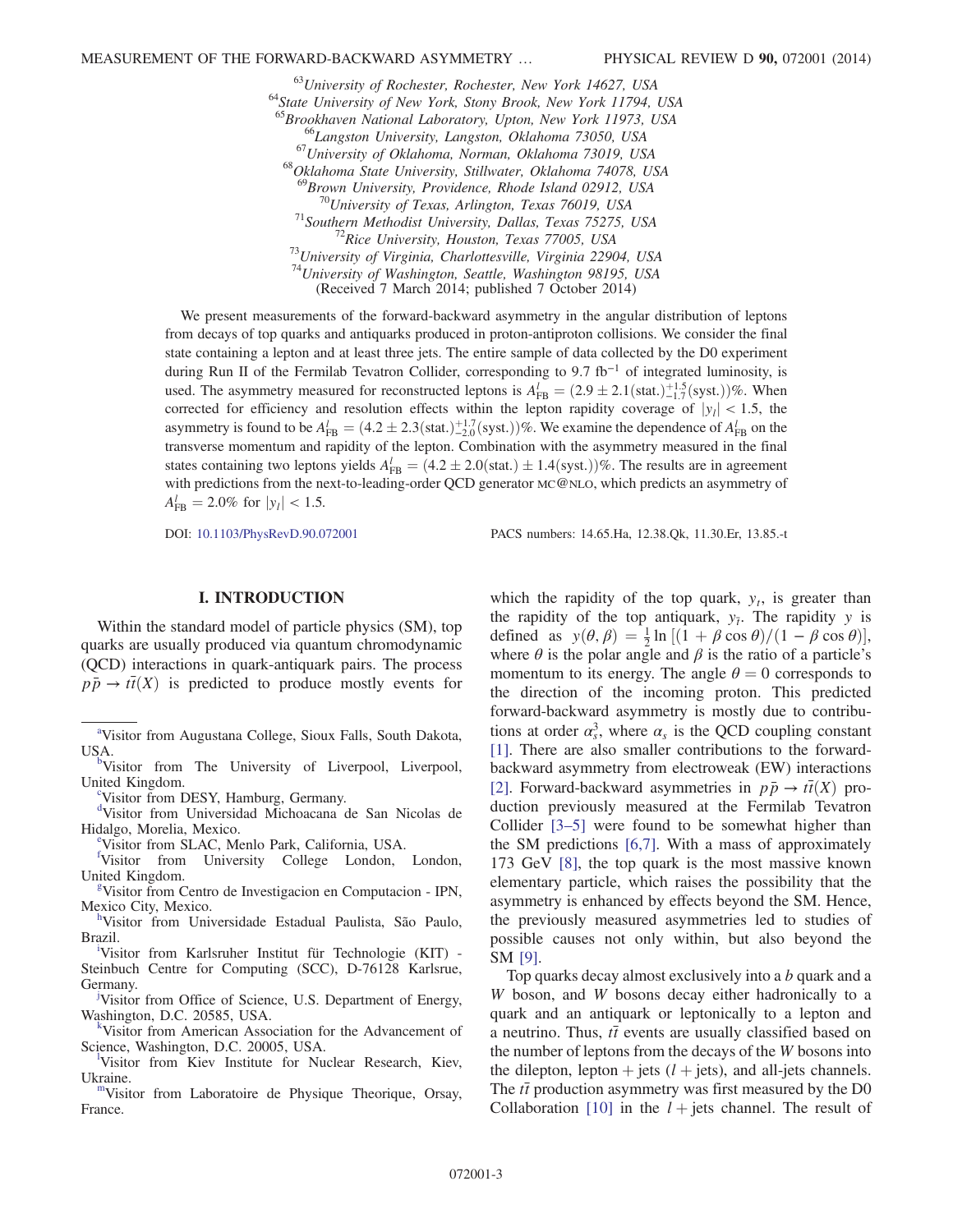Ref. [\[10\]](#page-17-6) was superseded by that of Ref. [\[3\],](#page-17-2) where a data set corresponding to an integrated luminosity of  $5.4 \text{ fb}^{-1}$ was used to measure an inclusive asymmetry of  $(20\frac{+6}{7})\%$ . The CDF Collaboration measured this asymmetry in the  $l$  + jets channel with 9.4 fb<sup>-1</sup> of integrated luminosity, finding  $A_{FB} = (16.4 \pm 4.5)\%$  [\[5\].](#page-17-7) These measured values can be compared to SM predictions, for example,  $A_{FB} = (8.8 \pm 0.9)\%$  [\[6\]](#page-17-3).

The forward-backward asymmetry in the production of  $t\bar{t}$  pairs leads to a forward-backward asymmetry  $A_{FB}^l$  in the angular distribution of the leptons produced in the  $t\bar{t}$  decays [\[11\]](#page-17-8). The asymmetry  $A_{FB}^l$  was first measured by D0 [\[3\]](#page-17-2) as a cross-check of the asymmetry of the  $t\bar{t}$  pair and to demonstrate that the observed tension with the SM should not be attributed to biases introduced by the algorithm used to reconstruct the  $t\bar{t}$  system or to the corrections for the detector acceptance and resolution effects. In SM  $p\bar{p} \rightarrow$  $t\bar{t}(X)$  production, the polarization of top quarks is negligible and the leptons are produced isotropically (in the appropriate reference frames) leading to an  $A_{FB}^l$  that is smaller than  $A_{FB}$ . The D0 Collaboration measured  $A_{FB}^l =$  $(15.2 \pm 4.0)$ % in the *l* + jets channel for  $|y_l|$  < 1.5, where  $y_l$  is the rapidity of the lepton from top quark decay [\[3\]](#page-17-2) and  $A_{\text{FB}}^l = (5.8 \pm 5.3)\%$  in the dilepton channel for  $|y_l| < 2$ [\[12\]](#page-17-9). The CDF Collaboration measured this asymmetry in the  $l +$  jets channel and found values extrapolated to the full acceptance of  $A_{FB}^l = (9.4_{-2.9}^{+3.2})\%$  [\[13\]](#page-17-10). The corresponding SM predictions range from 2.0% to 3.8% [\[6,14,15\]](#page-17-3). The higher predictions include electroweak corrections, which increase  $A_{FB}^l$  by less than a percent (absolute). The dominant uncertainty on these predictions is from the renormalization and factorization scales, and is evaluated to be up to  $1.0\%$  [\[6,15\].](#page-17-3) The results of the previous measurements could be taken as an indication of effects beyond the SM that lead to the production of polarized top quarks [\[16\]](#page-17-11). Motivated by the desire to further investigate this tension and by the potential sensitivity of  $A_{FB}^l$  to new physics, we pursue this analysis in greater detail and with a larger data set.

Measuring the leptonic asymmetry rather than the  $t\bar{t}$ asymmetry has additional benefits. The measurements of the  $t\bar{t}$  asymmetry require full reconstruction of the  $t\bar{t}$  decay chain, accomplished by assuming on-shell top quarks that each decay to three final-state fermions. These assumptions limit the validity of a comparison of data to calculations that include higher orders in top quark decay and off-shell top quarks (e.g., in loops). These limitations are not intrinsic to the lepton-based asymmetry. Although we make some use of  $t\bar{t}$  reconstruction, the effects of off-shell top quarks and of decays with additional final-state partons on the measurement of  $A_{FB}^l$  are negligible.

Experimentally, the direction of a lepton is determined with far greater precision than that of a top quark. Thus, corrections for the detector acceptance and experimental resolutions are simpler. Furthermore, with no need for full reconstruction of the  $t\bar{t}$  system, the  $l + 3$ jet sample can be used for this measurement in addition to the previously used  $l + \geq 4$  jets sample. This addition almost doubles the number of  $t\bar{t}$  events analyzed, at the expense of a lower signal-to-background ratio. The inclusion of the  $l + 3$ jet sample also reduces the acceptance corrections (see Sec. [VI](#page-6-0)), which are a leading source of systematic uncertainty in Ref. [\[3\]](#page-17-2).

In Ref. [\[5\]](#page-17-7), the CDF Collaboration reported a strong increase of  $A_{FB}$  with the invariant mass of the  $t\bar{t}$  system,  $m_{t\bar{t}}$ . The dependence of the asymmetry on  $m_{t\bar{t}}$  observed in the previous D0 measurement [\[3\]](#page-17-2) is statistically consistent with both the SM prediction and the CDF result. Measuring  $m_{t\bar{t}}$  requires full reconstruction of the  $t\bar{t}$  system, but we can also study the dependence of the asymmetry on the  $t\bar{t}$ kinematics by relying on the transverse momentum of the lepton,  $p_T^l$ . This observable can readily be studied in  $l + 3$  jet events and is measured with far greater precision than  $m_{t\bar{t}}$ . Furthermore,  $p_T^l$  is strongly correlated with  $m_{t\bar{t}}$ , and is useful in comparing data to the predictions of different models [\[17\].](#page-17-12) This differential measurement is therefore well motivated both experimentally and as a test of new physics models.

We report here an updated measurement of  $A_{FB}^l$ , using the full data set collected from 2002 to 2011 by the D0 experiment during Run II of the Fermilab Tevatron Collider at  $\sqrt{s} = 1.96$  TeV. We extend the measurement to include  $l + 3$  jet events, which required improvements in the background modeling, and measure the  $p_T^l$  dependence of  $A_{FB}^l$ for the first time. The measurement reported in this paper supersedes the results of Ref. [\[3\]](#page-17-2).

#### II. THE D0 DETECTOR

The D0 coordinate system has the  $z$  axis along the direction of the proton beam. The distribution of the  $p\bar{p}$ collisions in the  $z$  direction is roughly Gaussian, with a width of 25 cm. Particle directions are presented in terms of their azimuthal angle  $\phi$  and their rapidity y or their pseudorapidity  $\eta = -\ln[\tan(\frac{\theta}{2})]$ , where  $\theta$  is the polar angle relative to the primary  $p\bar{p}$  collision vertex (PV). We also use the pseudorapidity defined relative to the center of the detector,  $\eta_{\text{det}}$ .

The D0 detector [\[18\]](#page-17-13) is a multipurpose particle detector, with the main components listed below. At the core is a silicon microstrip tracker [\[19,20\]](#page-17-14) arranged in five barrel layers and 14 disks. These include an innermost silicon layer [\[20\]](#page-17-15) that was added in 2006, and was not present for the period of data taking that corresponds to the first  $1.0 \text{ fb}^{-1}$ . The silicon system is followed by an eight-layer scintillating-fiber tracking system. The tracking system provides an impact parameter resolution of 18  $\mu$ m in the plane transverse to the beams for tracks of particles with high transverse momentum  $(p_T)$  that are produced within the pseudorapidity region of  $|\eta_{\text{det}}| < 3.0$ . The tracking system is located within a superconducting solenoid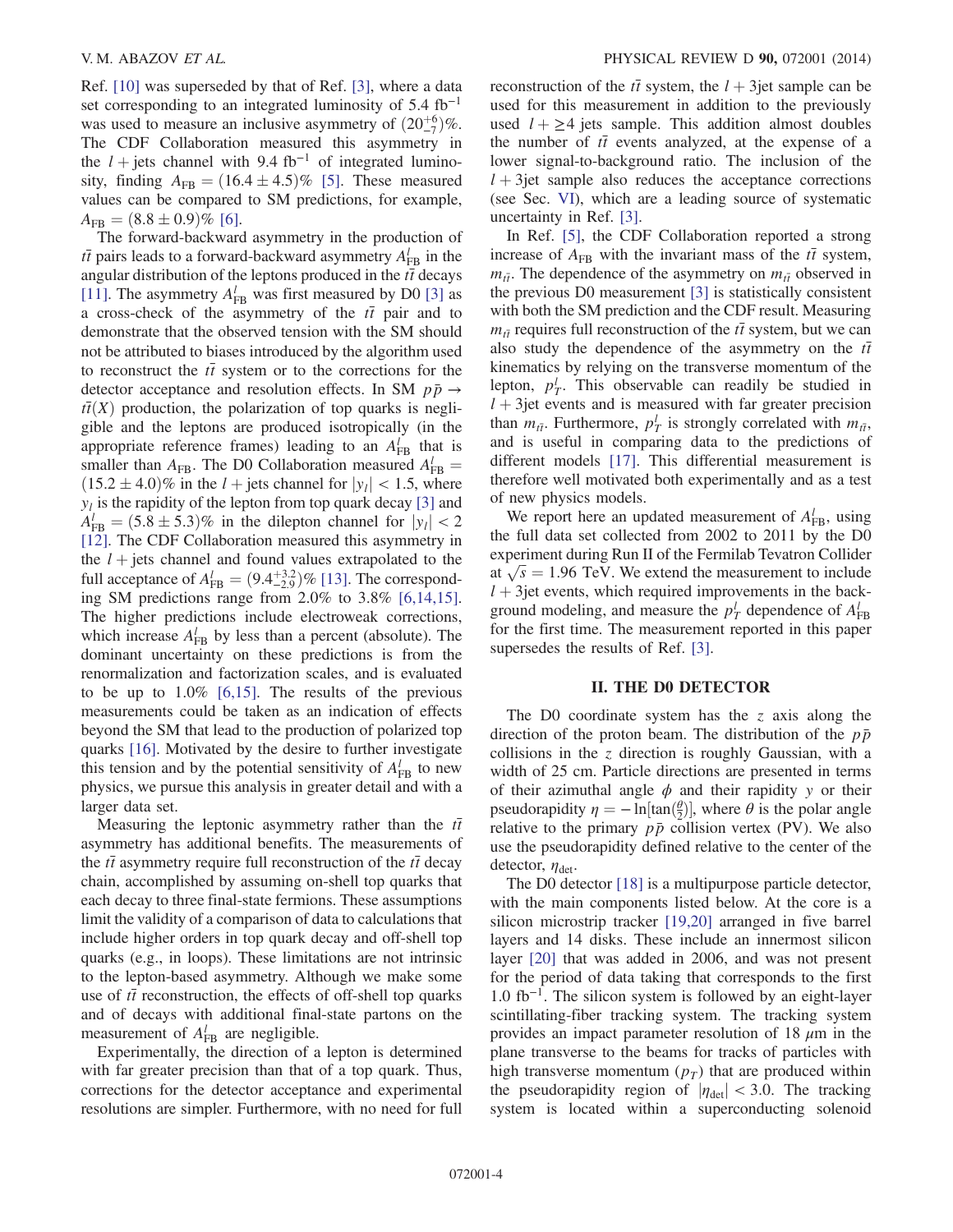magnet that provides a 1.9T axial magnetic field and is surrounded by liquid argon/uranium calorimeters.

The calorimeters [\[21\]](#page-17-16) are enclosed within a central barrel cryostat that covers angles up to  $|\eta_{\text{det}}| \approx 1.1$  and two endcap cryostats which extend the coverage to  $|\eta_{\text{det}}| \approx 4.2$ . They consist of an electromagnetic calorimeter with a granularity of up to about  $\Delta \eta \times \Delta \phi = 0.5 \times 0.5$ , reached at a depth typical of electromagnetic showers, and a hadronic calorimeter with a granularity of about  $\Delta \eta \times$  $\Delta \phi = 0.1 \times 0.1$ . Plastic scintillator detectors are placed between the central and each end-cap cryostat to provide additional sampling of the showers that develop at  $1.1 < |\eta_{\text{det}}| < 1.4$ . The calorimetry readout defines cells which are arranged in semiprojective towers, with 7-11 layers per tower, depending on  $\eta_{\text{det}}$ .

A muon detection system [\[22\]](#page-17-17) surrounds the calorimetry, and consists of an iron toroidal magnet that provides a field of 1.8T and of three layers of tracking detectors and scintillation trigger detectors. The muon system provides coverage up to  $|\eta_{\text{det}}| = 2$ .

Data collection is triggered by a three-level system. The first trigger level uses local trigger elements implemented in hardware, such as the energy deposited within a single calorimetry tower, and has an accept rate of about 2 kHz. The second trigger level combined these trigger elements and reduces the event rate to about 1 kHz. The third trigger level is implemented by a farm of Linux-based processors which fully reconstruct the high-level objects in each event, such as jets and muons, and triggers event storage at a typical rate of 100 Hz.

## III. DEFINING THE LEPTON-BASED ASYMMETRY

In this analysis, we measure the charge  $(q_l)$  and rapidity  $(y<sub>l</sub>)$  of the electron or muon that originates from the W boson from top quark decay. Events with  $q_1y_1 > 0$  are defined as forward and events with  $q_1y_1 < 0$  are defined as backward. We define the lepton-based forward-backward asymmetry as

$$
A_{\rm FB}^l = \frac{N_F^l - N_B^l}{N_F^l + N_B^l},\tag{1}
$$

where  $N_F^l$  and  $N_B^l$  are the number of forward and backward events, respectively. All asymmetries are reported after subtracting the estimated background.

The asymmetry can be defined at the "reconstruction level," which refers to the measured lepton parameters and is affected by acceptance and resolution. To enable direct comparisons with SM and non-SM calculations, the asymmetry can also be defined at the "production level," before acceptance and resolution effects take place. The production level is sometimes also denoted as the generator level, or the parton level.

Though the rapidity coverage differs for electrons and muons, we assume lepton flavor universality and define  $A_{\text{FB}}^l$  and the acceptance in terms of  $|y_l|$ . To avoid large acceptance corrections, only events with  $|y_l|$  < 1.5 are used (see Ref. [\[3\]\)](#page-17-2). Throughout most of this paper, the production-level  $A_{FB}^{l}$  is defined counting only leptons produced within this lepton coverage. However, in Sec. [XI](#page-16-0) we also discuss asymmetries extrapolated to the full acceptance.

## IV. ANALYSIS STRATEGY

The selection focuses on  $t\bar{t}(X) \rightarrow W^+bW^-\bar{b}(X)$  events in the  $l +$  jets decay mode, where one W boson decays hadronically  $(\bar{q}q')$  and the other decays leptonically  $(l\bar{v}_l)$ . The experimental signature of this decay mode is one isolated lepton (*e* or  $\mu$ ) with a large  $p_T^l$ , a significant imbalance in transverse momentum measured throughout the detector  $(E_T)$ , with the letter E indicating a calorimetrybased observable) from the undetected neutrino, and jets arising from the two  $b$  quarks and from the two quarks from  $W \rightarrow \bar{q}q'$  decay. We select electrons and muons, which arise either directly from the W boson decay or through an intermediate  $\tau$  lepton.

A prototypical  $l +$  jets event contains four final-state quarks and hence four jets. Previous measurements selected events with at least four jets. Only half of the  $t\bar{t}$  events in the  $l +$  jets channel have four or more selected jets, as one of the jets may fail the selection criteria due to insufficient  $p_T$ or due to large absolute rapidity. In addition, the decay products of two of the final-state partons may be clustered into a single jet.

In this measurement we also select events with three jets. The inclusion of three-jet events has the advantages of increasing the statistical power of the measurement and making the measurement less susceptible to biases from selection. However, these additional events have a lower signal-to-background ratio than the events with  $\geq 4$  jets. To maximize the statistical power of the purer subsets, we separate the measurement into several channels, defined by the number of jets (3 or  $\geq$ 4) and the number of "*b*-tagged" jets (0, 1, or  $\geq$ 2), that is, jets identified as likely to originate from a b quark.

We identify variables that discriminate between the  $t\bar{t}$ signal and the production of W bosons in association with jets  $(W + jets)$ , and combine the variables into a single discriminant D. There are separate discriminants for  $l + 3$ jet events and  $l + \geq 4$  jet events. We use these discriminants to estimate the number of selected  $t\bar{t}$  events and their reconstruction-level  $A_{FB}^l$  (see Sec. [VII\)](#page-6-1).

The addition of three-jet events increases the sensitivity of the analysis to the modeling of  $W +$  jets production, which contributes most of the selected three-jet events but only a minority of the selected  $\geq$  4 jet events. We study and improve the modeling of  $A_{FB}^l$  in the  $W + \text{jets}$  background using a top-depleted control sample (see Sec. [VII C\)](#page-9-0).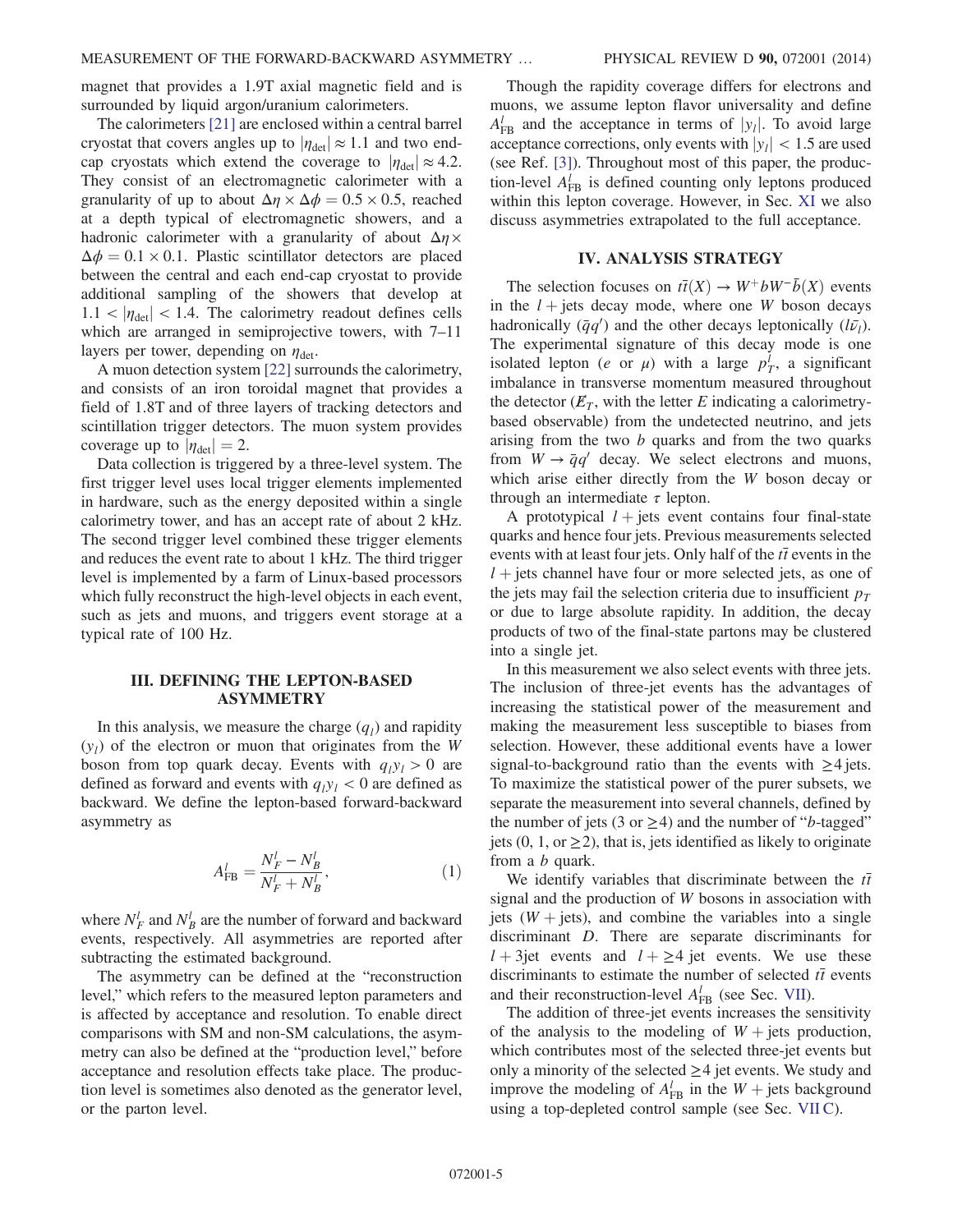We then correct the  $q_1y_1$  distribution to the production level within the lepton coverage, and measure the production-level  $A_{FB}^l$ . Since the angular resolutions for electrons and muons are excellent, the incorrect classification of events as forward or backward is negligibly small. We therefore correct  $A_{FB}^l$  only for acceptance effects (see Sec. [VIII](#page-12-0)).

In addition to measuring the inclusive  $A_{FB}^l$ , we also measure  $A_{FB}^l$  in three  $p_T^l$  regions:  $20 \le p_T^l < 35$  GeV,  $35 \le p_T^l < 60$  GeV, and  $p_T^l \ge 60$  GeV. To measure the  $p_T^l$  dependence, we first correct for migrations between different  $p_T^l$  regions and then correct for the effects of acceptance (see Sec. [VIII](#page-12-0)).

## V. EVENT SELECTION

<span id="page-5-0"></span>The event selection criteria used in this analysis are similar to those used to measure the  $t\bar{t}$  production cross section in the  $l +$  jets channel [\[23\]](#page-17-18). In particular, we also accept events with three selected jets. The reconstruction and identification of jets, isolated leptons, and  $E_T$  is described in Ref. [\[24\].](#page-17-19)

Only jets with transverse momentum  $p_T > 20$  GeV and  $|\eta|$  < 2.5 are considered for further analysis, and events are required to contain at least three such jets. The leading jet, that is, the jet with the largest  $p<sub>T</sub>$ , is also required to have  $p_T > 40$  GeV. As in Ref. [\[23\],](#page-17-18) we minimize the effect of multiple  $p\bar{p}$  collisions in the same bunch crossing by requiring that jets are vertex confirmed [\[25\],](#page-17-20) i.e., have at least two tracks within the jet cone pointing back to the PV.

A typical decay of a b hadron occurs at a distance of the order of 1 mm from the PV and results in charged tracks that are detected by the tracking system and form a displaced secondary vertex. Thus, jets that originate from a b quark can be identified by the properties of the tracks reconstructed within the jet cone, in particular by their displacement from the PV, and by the reconstruction of displaced secondary vertices. Several observables useful for identifying such jets are combined into a multivariate discriminant  $[26]$  that is used in this analysis to tag b jets by selecting jets likely to originate from a  $b$  quark among the three or four jets with the highest  $p_T$ .

The  $e + \text{jets}$  and  $\mu + \text{jets}$  channels have similar event selection requirements. Only events collected with singlelepton or lepton  $+$  jet triggers are used. The criteria for selecting  $e +$  jets events are

- (i) one isolated electron with  $p_T > 20 \,\text{GeV}, |\eta_{\text{det}}| < 1.1$ , and  $|y|$  < 1.5,
- (ii)  $|E_T| > 20$  GeV, and
- (iii)  $\Delta \phi(e, E_T) > (2.2 0.045 \cdot E_T/\text{GeV})$  radians.

For  $\mu$  + jets events, the criteria are

- (i) one isolated muon with  $p_T > 20$  GeV and  $|y| < 1.5$ , (ii) 25 GeV <  $|E_T|$  < 250 GeV, and
- (iii)  $\Delta \phi(\mu, E_T) > (2.1 0.035 \cdot E_T/\text{GeV})$  radians.

Events with a second isolated electron or muon passing the selection are rejected. The  $|E_T| < 250$  GeV cut suppresses events where the  $E_T$  is due to a mismeasurement of the  $p_T$ of the muon, which is reconstructed from the curvature of the track of the muon. The  $\Delta \phi(l, E_T)$  cuts reduces the background from QCD multijet production. Multijet events can pass the selection when a jet is misidentified as an isolated lepton. This often results in spurious reconstructed  $E_T$  along the lepton's direction. Due to the lepton  $p_T$ requirements, the differences between the lepton's rapidity and pseudorapidity are less than  $2 \times 10^{-5}$ . However, the lepton's  $\eta$  and  $\eta_{\text{det}}$  can differ by as much as 0.6.

In addition to the above criteria of Ref. [\[23\]](#page-17-18), we also require that the curvature of the track associated with the lepton is well measured. This requirement, while  $\approx 97\%$ efficient for leptons produced in  $t\bar{t}$  decay, suffices to lower the lepton charge misidentification rate to less than one part in a thousand. It also reduces the migration of events among the three  $p_T^l$  regions.

For events with muons with  $p_T > 60$  GeV, we also require that the magnitude of the vector sum of the muon momentum and missing transverse energy is greater than 20 GeV. This requirement rejects events consistent with low energy muons from low energy jets that are badly reconstructed as having high  $p<sub>T</sub>$ , leading to their misclassification as isolated leptons. Such events are part of the multijet background, but their modeling as part of that background, using the technique described in Sec. [VII B](#page-8-0), is problematic. To limit any possible mismodeling, we also suppress these events with additional requirements on the track associated with the muon. Leptons from signal events pass these additional requirements with  $\approx 85\%$  efficiency.

The main background after this event selection is due to  $W +$  jets production. There is a smaller contribution from multijet production. Other small backgrounds from single top quark,  $Z + \text{jets}$ , and diboson production are also present.

We use the MC@NLO event generator [\[14\]](#page-17-22) combined with HERWIG showering [\[27\]](#page-17-23) to model the behavior of  $t\bar{t}$ events, and ALPGEN [\[28\]](#page-17-24) combined with PYTHIA [\[29\]](#page-17-25) to simulate the  $W +$  jets background. The rate of inclusive  $W + c\bar{c}$  and  $W + bb$  production predicted by ALPGEN is scaled up by a factor of 1.47, so that the ratio of the heavy flavor production rate to the inclusive  $W +$  jets production rate agrees with the ratio calculated at next-to-leading order (NLO) [\[23,30\].](#page-17-18) The simulated W-boson  $p<sub>T</sub>$  distribution is reweighted to match the product of the measured Z-boson  $p_T$  distribution from D0 data [\[31\]](#page-17-26) and the SM ratio of the distributions of the W-boson  $p_T$  and the Z-boson  $p_T$ , as calculated at NLO with RESBOS [\[32\]](#page-17-27). For the other backgrounds,  $Z + jets$  events are simulated with ALPGEN, diboson events are simulated with PYTHIA, and events from single top quark production are simulated with COMPHEP [\[33\].](#page-17-28) The normalizations for the last three background processes are taken from NLO calculations [\[30\]](#page-17-29). For all simulated events, event generation is followed by the D0 detector simulation and reconstruction programs.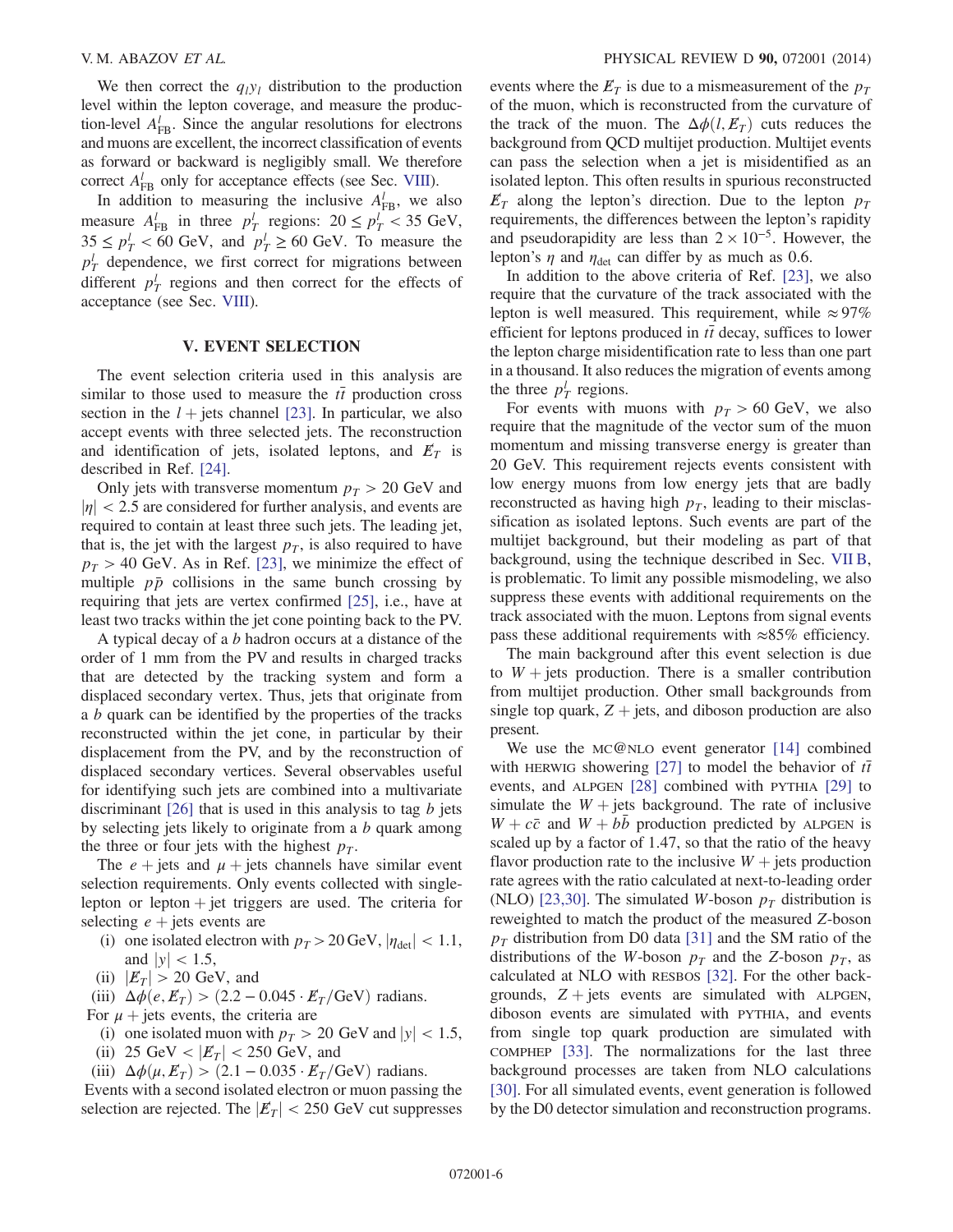<span id="page-6-2"></span>TABLE I. Simulated reconstructed asymmetries for selected  $t\bar{t}$ and  $W +$  jets events, by event category. The quoted uncertainties are due to the finite sizes of the simulated samples.

|                                      |                   | $A_{\text{FR}}^{l}(\%)$ |
|--------------------------------------|-------------------|-------------------------|
| Channel                              | $t\bar{t}$ signal | $W +$ jets background   |
| $l$ + jets, all channels             | $-1.6 \pm 0.1$    | $13.0 \pm 0.2$          |
| $l + 3$ jets, 0 <i>b</i> tags        | $-2.3 \pm 0.3$    | $13.5 \pm 0.3$          |
| $l + 3$ jets, 1 b tag                | $-2.7 \pm 0.3$    | $11.6 \pm 0.4$          |
| $l + 3$ jets, $\geq 2$ <i>b</i> tags | $-2.8 \pm 0.2$    | $7.4 \pm 0.9$           |
| $l + \geq 4$ jets, 0 b tags          | $-0.9 \pm 0.4$    | $14.1 \pm 0.9$          |
| $l + \geq 4$ jets, 1 b tag           | $-0.5 \pm 0.2$    | $14.5 \pm 1.0$          |
| $l + \geq 4$ jets, $\geq 2$ b tags   | $-1.1 \pm 0.2$    | $8.8 \pm 1.9$           |

To model energy depositions from noise and additional  $p\bar{p}$ collisions within the same bunch crossing, simulated events are overlaid with data from random  $p\bar{p}$  crossings. The properties of the multijet background are evaluated using control samples from collider data.

#### VI. THE PREDICTED ASYMMETRIES

<span id="page-6-0"></span>As the asymmetry first appears at order  $\alpha_s^3$ , with the largest contribution due to a loop diagram, it is not fully simulated by tree-level event generators such as PYTHIA or ALPGEN. In addition, the modeling of selection and reconstruction effects requires full Monte Carlo (MC) simulation. The MC@NLO event generator is well suited for this measurement as it couples a NLO calculation of  $t\bar{t}$ production with subsequent parton showers to fully simulate  $t\bar{t}$  events. The asymmetries of simulated  $t\bar{t}$  and  $W$  + jets production are listed in Table [I](#page-6-2) for different jet and b-tag multiplicities.

The two leading contributions to the  $t\bar{t}$  asymmetry, at order  $\alpha_s^3$ , are as follows [\[1\].](#page-17-0) In events with no additional radiated partons, the interference between the Born and box diagrams leads to a positive asymmetry. At order  $\alpha_s^3$ , the  $p_T$  of the  $t\bar{t}$  system for these events is  $p_T^{\bar{t}} = 0$ . However, realistic simulation of these processes using parton showers allows for some transverse boost of the  $t\bar{t}$  system. The interference between diagrams containing initial- or final-state radiation decreases the asymmetry. These events have nonzero  $p_T^{t\bar{t}}$  at order  $\alpha_s^3$ , and  $p_T^{t\bar{t}}$  is usually increased by the parton showers. Thus, the predicted asymmetry decreases as a function of  $p_T^{t\bar{t}}$ , as shown in Fig. [1\(a\)](#page-6-3), which can also be seen in Table [I](#page-6-2) as a decrease in  $A_{FB}^l$  with increasing jet multiplicity. The dependence on the number of *b* tags follows the same pattern, with the  $\geq$ 4 jet, 0 tag channel having the hardest  $p_T^{t\bar{t}}$  spectrum and the 3 jet,  $\geq$  2 tag channel having the softest  $p_T^{t\bar{t}}$  spectrum. The inclusion of three-jet events reduces the dependence of the acceptance on  $p_T^{t\bar{t}}$ , as shown in Fig. [1\(b\).](#page-6-3)

In the case of  $W + \text{jets}$  background production, W bosons produced by interactions involving gluons or sea quarks contribute positively to the asymmetry. On the other hand, W bosons produced by valence-valence collisions contribute negatively to the overall asymmetry. The production of W bosons in association with heavy flavor quarks occurs predominantly due to valence-valence collisions, and thus has a lower  $A_{FB}^l$  compared to inclusive W-boson production, as seen in Table [I.](#page-6-2)

## <span id="page-6-1"></span>VII. MEASURING THE RECONSTRUCTED  $A_{\rm FB}^l$

We construct a discriminant (see Sec. [VII A](#page-6-4)), and extract the sample composition and the asymmetry using a maximum likelihood fit to the distribution of the discriminant and the distribution of the sign of  $q_1y_1$ (see Sec. [VII B](#page-8-0)). The asymmetry values measured at this stage rely on the simulated asymmetry of the  $W +$  jets background. We then use the estimated sample composition to derive weights for the simulated  $W +$  jets background that are based on the asymmetry of control data, as described in Sec. [VII C.](#page-9-0) We apply this reweighting, which does not affect the estimation of the sample composition, and repeat the maximum likelihood fit to measure the reconstructed  $A_{\text{FB}}^l$  for  $t\bar{t}$  events.

### A. The discriminant

<span id="page-6-4"></span>We choose input variables that (a) provide good separation between  $t\bar{t}$  signal and  $W +$  jets production; (b) are well modeled; (c) have little correlation with  $y_l$ ,  $q_l$ , and  $p_T^l$ ;

<span id="page-6-3"></span>

FIG. 1 (color online). The dependence of (a) the  $t\bar{t}$  asymmetry and (b) the effective acceptance on  $p_T^{\bar{t}}$ . Figure (a) is adapted from Ref. [\[3\]](#page-17-2), and the simulated predictions were studied in further detail in Ref. [\[34\]](#page-17-30). Figure (b) shows the effective acceptance, which accounts for the channel weights introduced below in Sec. [VIII.](#page-12-0)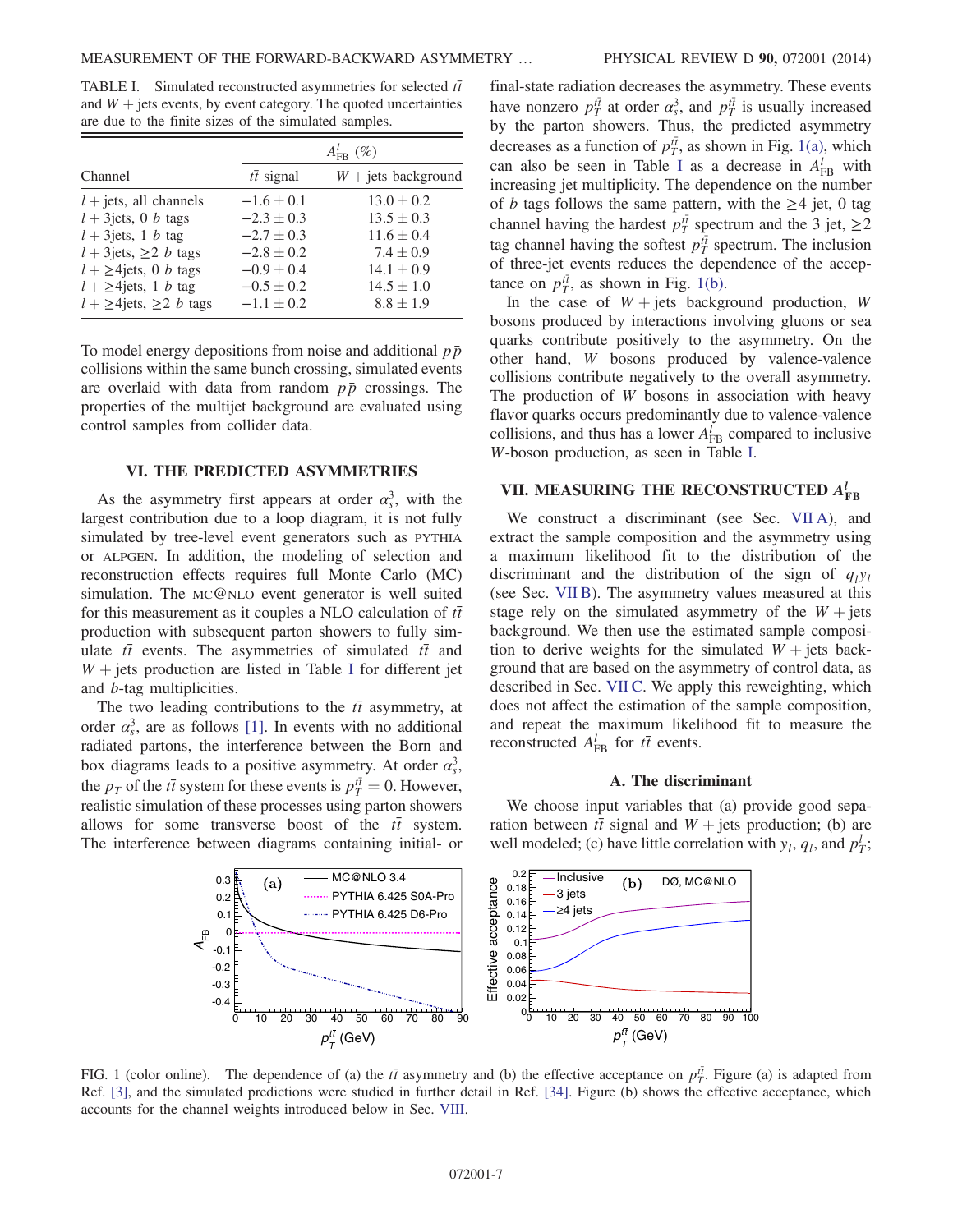and (d) are not strongly correlated between themselves (the correlation factors of all but one pairing are below 0.3). We combine the input variables to form a discriminant D (as in Refs. [\[10,35\]\)](#page-17-6) based on the approximate likelihood ratio between the  $t\bar{t}$  and  $W$  + jets hypotheses. The correlations between the input variables are not exploited in D, which is constructed using only the simulated one-dimensional distributions of these variables.

For the  $l + \geq 4$  jet channels, D is constructed exactly as in Ref. [\[3\]](#page-17-2). We first reconstruct the full  $t\bar{t}$  decay chain using a constrained kinematic fit algorithm [\[36\]](#page-17-31). For each assignment of the four leading jets to the four quarks from  $t\bar{t}$ decay, the algorithm scales the four-momenta of the observed objects to minimize a  $\chi^2$  test statistic. The  $\chi^2$ test statistic measures the consistency of the scaled fourmomenta with the constraints imposed by the known W boson and top quark masses, given the experimental resolutions. Only assignments that are consistent with the observed  $b$  tags are considered. The most likely assignment and the scaled four-momenta that minimize  $\chi^2$  are used to reconstruct the W-boson and top-quark resonances. We then build the discriminant from the following variables:

- (i)  $\chi^2$  of the likeliest assignment. Low values indicate a  $t\bar{t}$  event.
- <span id="page-7-0"></span>(ii)  $p_T^{\text{LB}}$ , the transverse momentum of the leading b-tagged jet, or when no jets are b tagged, the  $p_T$ of the leading jet. Values below  $p_T^{\text{LB}} \approx 50 \text{ GeV}$  are indicative of  $W +$  jets production.
- (iii)  $k_T^{\text{min}} = \min(p_{T,a}, p_{T,b}) \cdot \Delta \mathcal{R}_{ab}$ , where  $\Delta \mathcal{R}_{ab} = \sqrt{(n_a n_b)^2 + (\phi_a \phi_b)^2}$  is the angular distance  $\sqrt{(\eta_a - \eta_b)^2 + (\phi_a - \phi_b)^2}$  is the angular distance between the two closest jets, a and b, and  $p_{T,a}$  and  $p_{T,h}$  are their transverse momenta.
- (iv)  $M_{jj}$ , the invariant mass of the jets assigned to the  $W \rightarrow q\bar{q}'$  decay in the kinematic fit, calculated using kinematic quantities before the fit.

Of these variables, only  $\chi^2$  depends on the lepton, and that dependence is small as it also depends on the kinematics of the four leading jets. Thus, this discriminant has little correlation with  $p_T^l$  and  $q_l y_l$ .

The variables  $\chi^2$  and  $M_{jj}$  are based on the full  $t\bar{t}$ reconstruction, so for the  $l + 3$ jet channels we construct a different discriminant. It is constructed in the same manner, but with the following variables:

(i) S, the sphericity, defined as  $S = \frac{3}{2}(\lambda_2 + \lambda_3)$ , where  $\lambda_2$  and  $\lambda_3$  are the largest two out of the three eigenvalues of the normalized quadratic momentum tensor  $M$ . The tensor  $M$  is defined as

$$
M_{ij} = \frac{\sum_{o} p_i^o p_j^o}{\sum_{o} |p^o|^2},\tag{2}
$$

where  $p^{\circ}$  is the momentum vector of a reconstructed object  $o$ , and  $i$  and  $j$  are the three Cartesian coordinates. The sum over objects includes the three selected jets and the selected charged lepton. Due to the high mass of the top quarks,  $t\bar{t}$  events tend to be more spherical than background events.



FIG. 2 (color online). Input variables to the discriminant in the  $l + \geq 4$ jets sample (see Sec. [VII A](#page-6-4) for definitions of variables). Overflows are shown in the extreme bins. The ratios between the data counts and the model expectations are shown in the lower panel of each figure. The hashed area indicates the systematic uncertainties on the model expectations.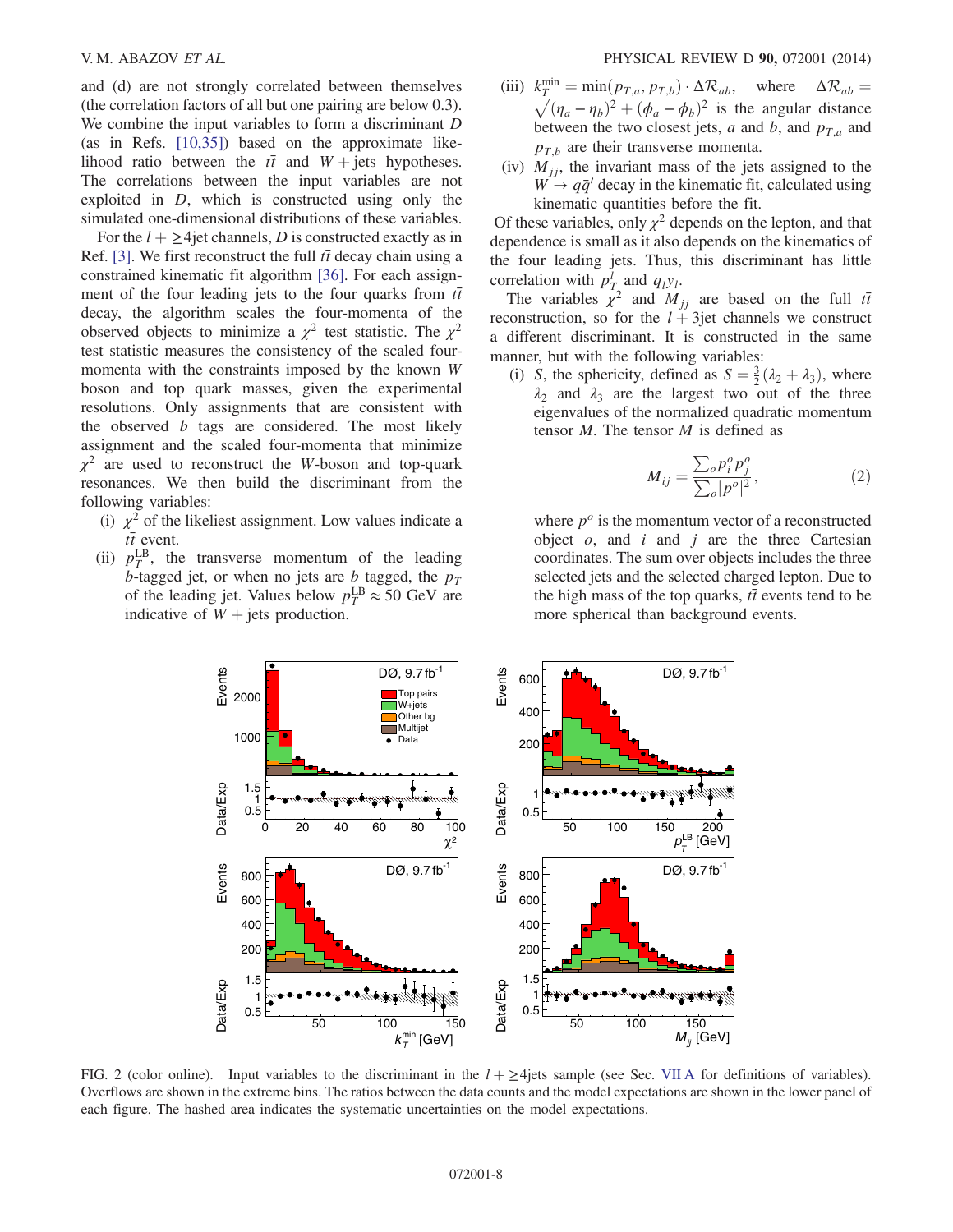- (ii)  $p_T^{\text{3rd}}$ , the transverse momentum of the third leading jet. This variable tends to have higher values for signal than for background.
- (iii)  $M_{jj}^{\min}$ , the lowest of the invariant masses of two jets, out of the three possible jet pairings. The simulation of this variable in  $W +$  jets production is discussed in Sec. [IX](#page-13-0).
- (iv)  $p_T^{\text{LB}}$ , defined as for the  $l + \geq 4$ jet channel, above.
- (v)  $\Delta \phi$ (jet<sub>1</sub>,  $E_T$ ), the difference in azimuthal angle between the leading jet and the transverse momentum imbalance. This variable provides additional discrimination between the multijet background and signal. In multijet events the missing energy often originates from jet energy mismeasurement and therefore tends to be directed opposite to the direction of the leading jet, whereas in  $t\bar{t}$  events the missing energy is generated by an escaping neutrino.

<span id="page-8-1"></span>Jets that arise from gluon splitting are typical of  $W +$  jets and multijet production, and tend to have a low invariant mass and somewhat lower  $p<sub>T</sub>$  than jets in  $t\bar{t}$ events. Thus, low  $M_{jj}^{\min}$ ,  $M_{jj}$ , and  $k_T^{\min}$  values are indicative of background.

The distributions of these variables in data and their modeling are shown in Fig. [2](#page-7-0) for  $l + \geq 4$ jet events and in Fig. [3](#page-8-1) for  $l + 3$ jet events. The fractions of  $t\bar{t}$  signal,  $W +$  jets background, and multijet background are taken from the results of the fit described in the next subsection. The number of events  $(N_{OB})$  due to the other background processes,  $Z + \text{jets}$ , single top quark and diboson production, is fixed to the predicted value.

#### B. Maximum likelihood fit

<span id="page-8-0"></span>Selected events are categorized into six channels by the number of jets and b tags. The  $l + 3$ jet, zero-b-tag channel serves as a control region for the asymmetries of the  $W$  + jets background while the other five "signal" channels are used in the maximum likelihood fit. The number of



FIG. 3 (color online). Input variables to the discriminant in the  $l + 3$ jet sample (see Sec. [VII A](#page-6-4) for definitions of variables) for events with at least one b tag. Overflows are shown in the extreme bins. The ratios between the data counts and the model expectations are shown in the lower panel of each figure. The hashed area indicates the systematic uncertainties on the model expectations.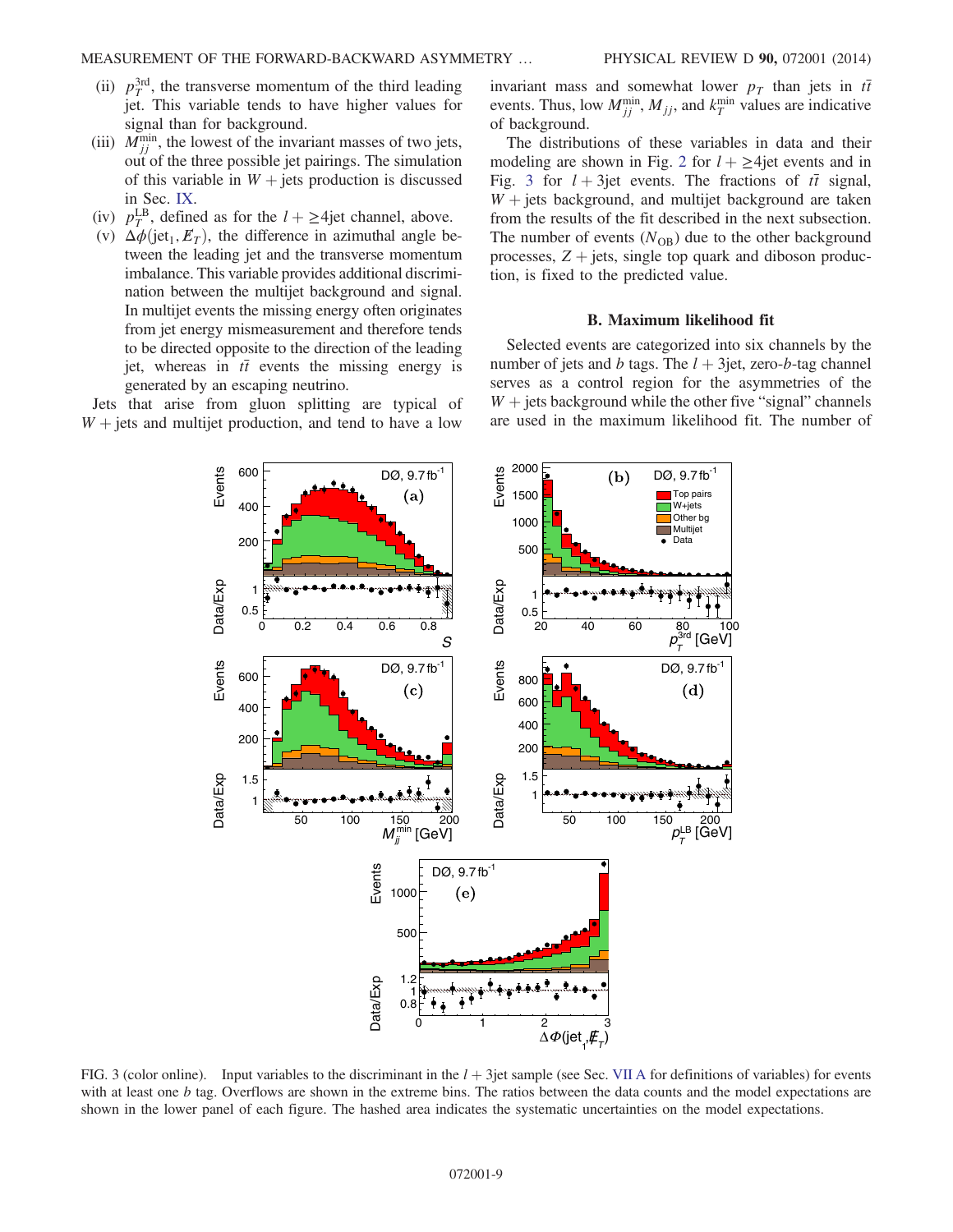<span id="page-9-1"></span>

FIG. 4 (color online). The discriminants for all channels, concatenated into a single variable  $D_c$ . Each unit of  $D_c$ corresponds to a channel, as labeled in the plot. The region  $D_c < 1$  is not used in the fit for sample composition and  $A_{FB}^l$ . The ratio of the data counts and the model expectation is shown below. The hashed area indicates the systematic uncertainties on the model expectations.

selected  $t\bar{t}$ ,  $W$  + jets, and multijet events in the five signal channels, i.e., the sample composition of the data sample, and the reconstructed  $A_{FB}^{l}$  are extracted simultaneously using a maximum likelihood fit to the distributions of D and sgn $(q_i y_i)$  (the sgn function is 1 if its operand is positive and −1 otherwise) across the five signal channels. The distribution of the discriminant across all channels is shown in Fig. [4](#page-9-1). The following four samples are used to construct the templates for the fit:

- (i) simulated  $t\bar{t}$  signal events with  $q_1y_1 > 0$ ,
- (ii) simulated  $t\bar{t}$  signal events with  $q_l y_l < 0$ ,
- (iii) simulated  $W +$  jets events,
- (iv) a control data sample that has been enriched in multijet production by inverting the lepton isolation requirements [\[23\]](#page-17-18).

The shape of the discriminant is the same for both signal templates. Thus, their relative contribution is controlled by the  $sgn(q_iy_i)$  distribution, which yields the fitted reconstructionlevel asymmetry, after background subtraction.

The normalization of the multijet background is determined using the observed number of events in the multijetenriched control sample and the probability of a jet to satisfy the lepton quality requirements [\[23\]](#page-17-18). The probability for jets to pass lepton quality requirements, particularly in the  $\mu$  + jets channel, is dependent on  $p_T^l$ . We therefore split the multijet background template into six components, one for each lepton flavor and  $p_T^l$  region. The presence of signal in the multijet control sample ("signal contamination") is accounted for both in the likelihood and when calculating the relative weights of the templates in the data model (e.g., in Figs. [2](#page-7-0) and [3](#page-8-1)). To reduce statistical fluctuations in the  $p_T^l$ -dependent measurement, and in other fits of subsamples (see Sec. [X](#page-14-0)), the number of bins of the multijet discriminant distributions is reduced by a factor of 2, and for the  $p_T^l \geq 60$  GeV measurement, by a factor of 3.

The results of this fit are given in Table [II](#page-9-2), where the measured  $A_{FB}^{l}$  values are from the fit done after the reweighting of the  $W +$  jets background described below. We also list a breakdown of the sample composition by channel in Table [III;](#page-10-0) this breakdown is not used in the analysis. In Fig. [5,](#page-10-1) the distributions of  $q_1y_1$  are taken from the simulated samples, with the exception of the distribution for multijet production, which is modeled from the multijet-enriched control sample. The distribution for  $W +$  jets is shown after the reweighting described in the next section.

## <span id="page-9-0"></span>C. Reweighting the simulated  $W +$  jets background

Since both the  $W +$  jets background and the  $t\bar{t}$  signal contribute to the  $A_{FB}^l$  of the selected data, accurate modeling of  $A_{FB}^l$  in  $W + \text{jets}$  production is required for the measurement of  $A_{FB}^l$  in  $t\bar{t}$  events. The asymmetry has been measured precisely for inclusive W-boson production [\[37\]](#page-18-0). However, there are notable differences between inclusive W-boson production and the production of a W boson in association with jets, which constitutes the main background in this analysis. In particular, inclusive W-boson production is dominated by collisions between valence  $u$ and  $\overline{d}$  (or d and  $\overline{u}$ ) quarks. As the average momentum carried by  $u$  quarks is higher than that carried by  $d$  quarks, the  $W^+$  bosons are preferentially boosted in the direction of

<span id="page-9-2"></span>TABLE II. Predicted and measured  $A_{FB}^l$  values at reconstruction level, numbers of events estimated from signal and background sources, and total numbers of events selected, excluding the three-jet zero-b-tag control data. The quoted uncertainties on the measured values are statistical. The MC@NLO predictions are listed with their total uncertainties.

|                         |               | $p_T^l$ range (GeV) |               |               |  |
|-------------------------|---------------|---------------------|---------------|---------------|--|
| Quantity                | >20           | $20 - 35$           | $35 - 60$     | >60           |  |
| Pred. $A_{FB}^l$ (%)    | $1.6 \pm 0.2$ | $1.2 \pm 0.5$       | $1.2 \pm 0.4$ | $2.3 \pm 0.3$ |  |
| $A_{\text{FB}}^{l}(\%)$ | $2.9 \pm 2.1$ | $-1.2 \pm 4.1$      | $3.0 \pm 3.2$ | $7.2 \pm 3.6$ |  |
| $N_{W+\text{jets}}$     | $4445 \pm 68$ | $1609 \pm 40$       | $1842 \pm 45$ | $1008 \pm 41$ |  |
| $N_{\text{multijet}}$   | $969 \pm 23$  | $325 \pm 13$        | $309 \pm 14$  | $333 \pm 14$  |  |
| $N_{\rm OB}$            | 787           | 271                 | 319           | 197           |  |
| $N_{t\bar{t}}$          | $4746 \pm 64$ | $1341 \pm 38$       | $1951 \pm 43$ | $1438 \pm 38$ |  |
| $N_{\rm sel}$           | 10947         | 3548                | 4422          | 2977          |  |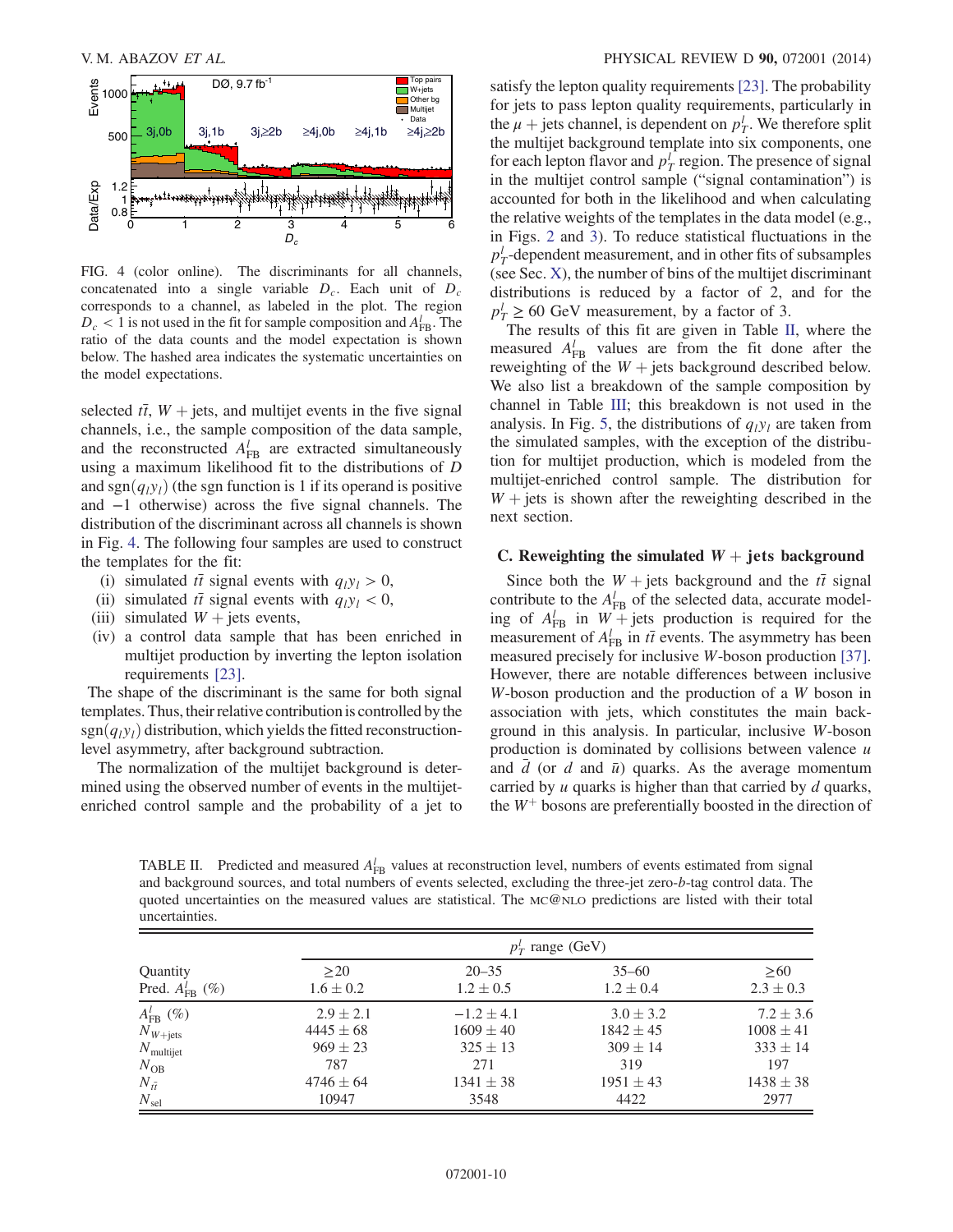|                       |                    | $l + 3$ jets |                        |            | $l + \geq 4$ jets |                        |
|-----------------------|--------------------|--------------|------------------------|------------|-------------------|------------------------|
|                       | $0 b \text{ tags}$ | 1 b tag      | $\geq$ 2 <i>b</i> tags | $0 b$ tags | $1 b \text{tag}$  | $\geq$ 2 <i>b</i> tags |
| $N_{W+\text{jets}}$   | 9167               | 2461         | 352                    | 1151       | 403               | 79                     |
| $N_{\text{multijet}}$ | 1325               | 449          | 95                     | 236        | 127               | 62                     |
| $N_{\rm OB}$          | 1117               | 404          | 112                    | 163        | 75                | 33                     |
| $N_{t\bar{t}}$        | 535                | 1212         | 1001                   | 383        | 983               | 1166                   |
| Sum                   | 12145              | 4527         | 1560                   | 1933       | 1588              | 1339                   |
| $N_{\rm sel}$         | 12509              | 4588         | 1527                   | 1957       | 1594              | 1281                   |

<span id="page-10-0"></span>TABLE [II](#page-9-2)I. Breakdown by channel of the composition of the inclusive ( $p_T^1 \ge 20$ ) sample. See Table II for the fit uncertainties. The last two rows list the predicted and observed number of events in each channel.

the incoming proton. The boost of the W bosons leads to positive  $A_{FB}^l$  in inclusive W-boson production, which dominates over the negative contribution to  $A_{FB}^l$  due to the  $V - A$  nature of W-boson decay. But in the  $W +$  jets events that pass the selection criteria of this analysis and contribute to the background, the rate and properties of the events that originate from interactions between valence quarks are different. In these events, the production of multiple jets reduces the boost of the W bosons relative to their boost in inclusive W production, leading to negative  $A_{\text{FB}}^{l}$ . Only 20%–40% of the  $W + \text{jets}$  background originates from interactions between valence quarks and the rest originates from quark-gluon interactions. In quark-gluon interactions, the W boson is produced from a valence quark,

<span id="page-10-1"></span>

FIG. 5 (color online). The  $q_1y_1$  distribution for (a)  $l + 3$ jets and 0 b tags, (b)  $l + \geq 4$ jets and 0 b tags, (c)  $l + 3$ jets and 1 b tag, (d)  $l + \geq 4$ jets and 1 b tag, (e)  $l + 3$ jets and  $\geq 2$  b tags, and (f)  $l + \geq 4$ jets and  $\geq 2$  b tags. The ratio between the data counts and the model expectation is shown below each plot. The hashed area indicates the systematic uncertainties on the model expectations.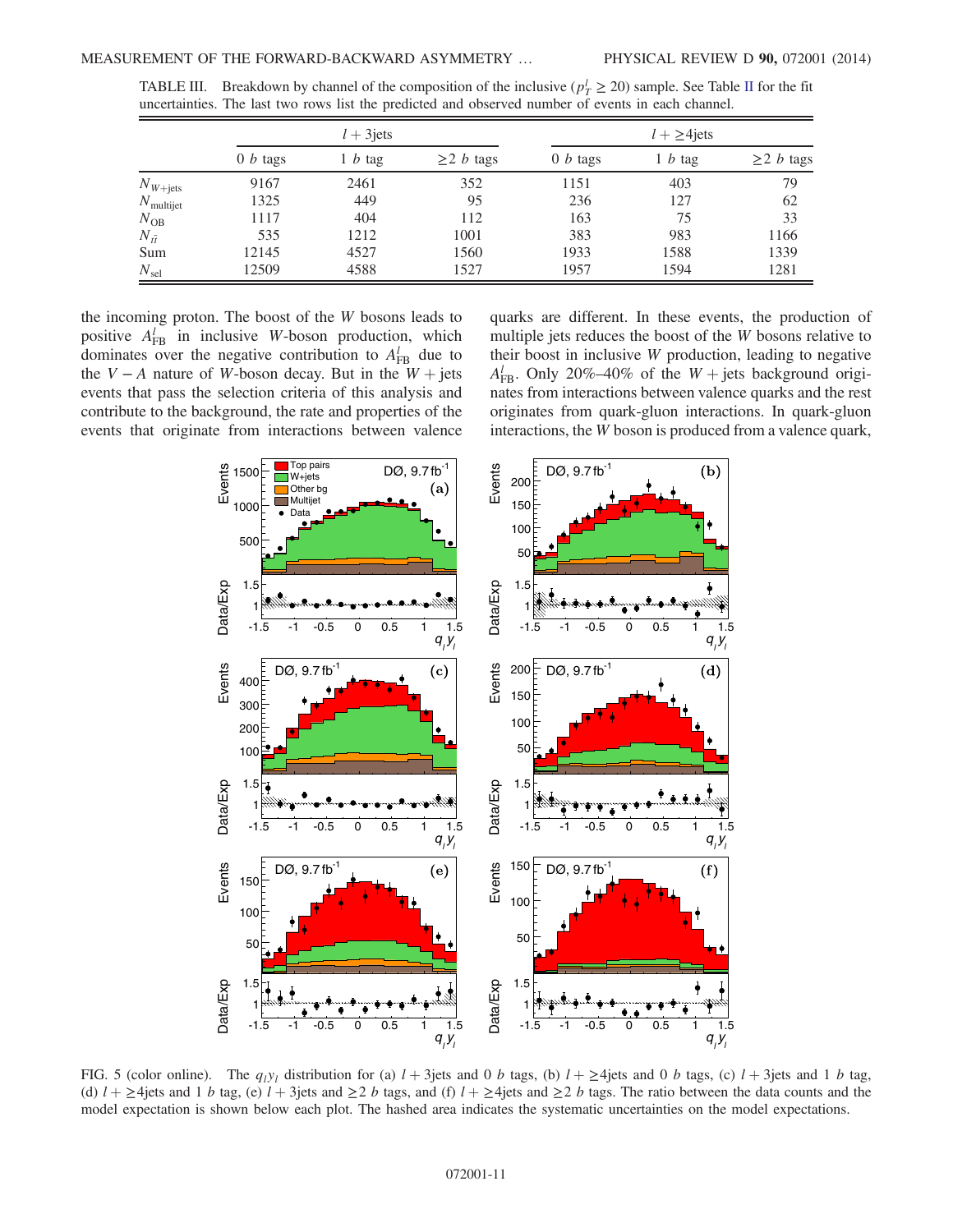which is twice as likely to be a  $u$  rather than a  $d$  quark, and a soft antiquark from a gluon (or the charge conjugate process), leading to a large boost of the W boson and to positive  $A_{FB}^l$ .

We compare the simulated  $A_{FB}^l$  to the control data sample with three jets and zero  $b$  tags, which is dominated by the  $W$  + jets background and is not used for measuring  $A_{FB}^l$  in  $t\bar{t}$  events. The composition of the three-jet, zero-b-tag control sample cannot be determined reliably by applying the technique of the previous section solely within the control sample itself (see Fig. [4\)](#page-9-1). Using the normalizations of the  $t\bar{t}$  signal and multijet background from the fit of Sec. [VII B,](#page-8-0) we predict their contributions in the control sample. We find that the control sample is dominated by  $W +$  jets background, with about 75% of events from  $W +$  jets production, 12% from multijet production, 9% from other backgrounds, and 4% from  $t\bar{t}$  production.

The differential asymmetry  $A_{FB}^{l}(|y_{l}|)$  is constrained by continuity to be zero at  $|y_l| = 0$ ; hence at first order it is proportional to  $|y_l|$ . Figure [6](#page-11-0) shows  $A_{CR}(y_l)$ , where  $A_{CR}$  is the  $A_{FB}^l$  of the  $W +$  jets background in the control region, and fits of  $A_{CR}(|y_i|)$  to a line that passes through the origin for the  $W +$  jets simulation and for data. The control data are shown after subtraction of the estimated contributions from  $t\bar{t}$ , multijet, and other-background production.

<span id="page-11-0"></span>We weight each event of the simulated  $W +$  jets background, regardless of its jet and b-tag multiplicities, using the function

$$
w = 1 + \alpha q_l y_l, \tag{3}
$$

choosing  $\alpha$  so that the simulated slope of  $A_{CR}(|y_i|)$  (shown in Fig. [6](#page-11-0) for  $\alpha = 0$ ) agrees with the observed slope. Thus, we rely on the MC generators to describe the dependence of the  $W$  + jets  $A_{FB}^l$  on the number of jets and the number of b tags, and the resulting channel-to-channel differences in this asymmetry. The statistical uncertainty on  $\alpha$ is taken from the statistical uncertainties on the slopes of the fits to both data and MC. The resulting differences  $\Delta A_{CR}$  between the  $A_{CR}$  before and after the reweighting are larger than expected from the parton-density-function (PDF) uncertainties on  $A_{CR}$  (see Table [IV\)](#page-12-1). This raises the possibility that this tension is not entirely due to the choice of PDFs and leads us to assign the entire effect of the reweighting as a systematic uncertainty.

The  $q_1y_1$  reweighting, using the control data, reduces the PDF uncertainties by at least a factor of 3 in each  $p_T^l$  range. However, for each  $p_T^l$  bin the uncertainties on the  $A_{FB}^l$  of the  $W +$  jets background from the reweighting procedure are more than twice the size of the simulated PDF uncertainties evaluated without the reweighting procedure.

The production-level measurement is affected by this  $q_1y_1$  reweighting through the  $q_1y_1$  distribution of the subtracted  $W +$  jets background. The reconstruction-level measurement is affected by this reweighting through  $\Delta A_{CR}$ . The effect of the reweighting on the  $W +$  jets  $A_{FB}^l$  in each signal channel is within 0.3% of  $\Delta A_{\text{CR}}$ .



FIG. 6 (color online). The asymmetry of leptons from  $W + \text{jets}$  production as a function of  $|y_i|$  for (a) the inclusive sample, (b)  $20 \le p_T^1 < 35$  GeV, (c)  $35 \le p_T^1 < 60$  GeV, and (d)  $p_T^1 \ge 60$  GeV. The points show the data from the control region, after the subtraction of the non-W + jets contributions, and the dashed line shows a fit to the functional form  $y = ax$ . The empty circles and solid line show the nominal  $W +$  jets simulation and its fit to the same functional form. The error bars and shaded regions indicate the statistical uncertainties on the data and simulation.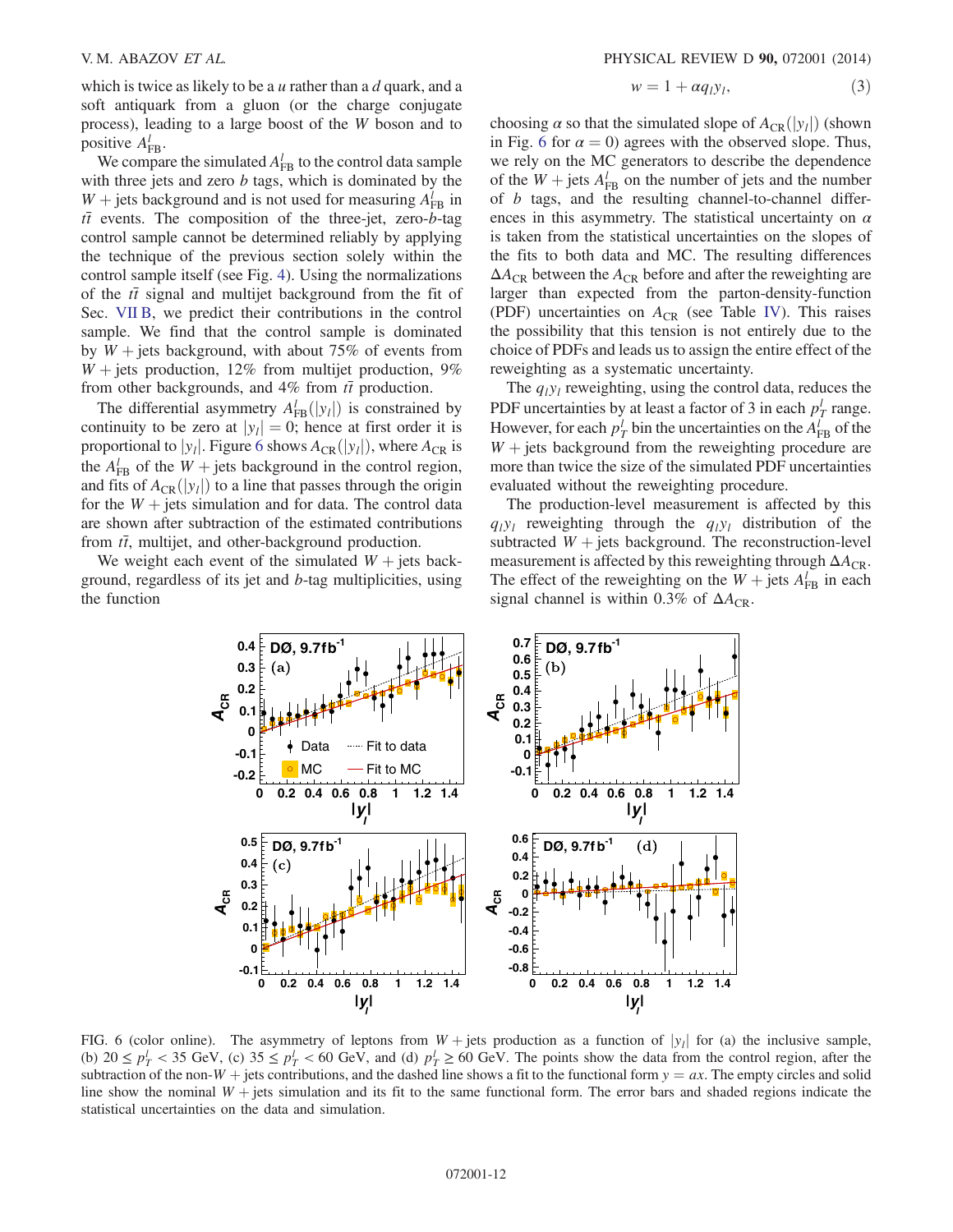|                                  |               |               | $p_T^l$ range (GeV) |                |
|----------------------------------|---------------|---------------|---------------------|----------------|
| Quantity                         | >20           | $20 - 35$     | $35 - 60$           | >60            |
| $\alpha$ (%)                     | $4.5 \pm 1.8$ | $7.9 \pm 2.7$ | $5.7 \pm 2.4$       | $-6.6 \pm 4.3$ |
| $\Delta A_{CR}$ (%)              | $2.7 \pm 1.0$ | $4.7 \pm 1.6$ | $3.3 \pm 1.4$       | $-3.9 \pm 2.6$ |
| $\sigma_{\mathrm{CR}}^{+}\ (\%)$ | 1.0           | 0.5           | 1.2                 | 0.8            |
| $\sigma_{CR}^{-}(\%)$            | 1.7           | 1.6           | 1.7                 | 1.8            |

<span id="page-12-1"></span>TABLE IV. Parameters of the  $q_1y_1$  reweighting of the  $W +$  jets background, effects on  $A_{CR}$ , and PDF uncertainties. The first row lists the parameter  $\alpha$  of the  $q_iy_i$  reweighting with its statistical uncertainty. The second row lists the effect of the reweighting on  $A_{CR}$ . The next two rows list the up and down uncertainties on  $A_{CR}$  due to PDFs.

## VIII. UNFOLDING THE ASYMMETRIES

<span id="page-12-0"></span>The inclusive  $A_{FB}^l$  is unfolded separately in each channel, and the measured  $A_{FB}^{l}$  values are then combined to form the inclusive measurement. Due to the excellent angular resolution for leptons, migrations in rapidity are negligible, and unfolding the  $A_{FB}^l$  reduces to correcting for acceptance effects. The inverse of the simulated selection efficiency is taken as a weight for each bin in  $q_1y_1$  to correct for acceptance effects. These corrections therefore assume the SM as modeled in MC@NLO. We restrict the selection to  $|y_1|$  < 1.5 to avoid the region of low acceptance, and compute the weights in 48 bins as in the previous  $A_{FB}^l$ measurement [\[3\].](#page-17-2)

For the differential  $A_{FB}^l$  measurement, we define for each of the 48  $q_i y_i$  bins a vector  $\vec{r}$  of observed counts in the three

<span id="page-12-2"></span>TABLE V. Statistical uncertainty ( $\sigma$ ) on the measured  $A_{FB}^{l}$  and weight for each channel (where applicable). The weight for each channel is proportional to  $\sigma^{-2}$ .

| Channel                                   | $\sigma$ (%) | Weight |
|-------------------------------------------|--------------|--------|
| $l + 3$ jets, 0 <i>b</i> tags             | 24           | n/a    |
| $l + 3$ jets, 1 b tag                     | 6.8          | 0.11   |
| $l + 3$ jets, $\geq 2$ <i>b</i> tags      | 4.7          | 0.24   |
| $l + \geq 4$ jets, 0 <i>b</i> tags        | 13.9         | n/a    |
| $l + \geq 4$ jets, 1 <i>b</i> tag         | 4.7          | 0.24   |
| $l + \geq 4$ jets, $\geq 2$ <i>b</i> tags | 3.6          | 0.41   |

<span id="page-12-3"></span>TABLE VI. Predicted and observed production-level asymmetries. The first uncertainty on the measured  $A_{FB}^l$  is statistical and the second is systematic. The statistical uncertainties on the MC predictions are less than 0.1%, while the scale and PDF uncertainties are estimated to be  $\langle 1\% \rangle$ .

|                    | $A_{\text{FR}}^{l}(\%)$     |        |
|--------------------|-----------------------------|--------|
| $p_T^l$ range, GeV | Data                        | MC@NLO |
| Inclusive          | $4.2 \pm 2.3_{-2.0}^{+1.7}$ | 2.0    |
| $20 - 35$          | $-0.3 \pm 4.1 \pm 3.6$      | 1.6    |
| $35 - 60$          | $4.8 \pm 3.5_{-2.1}^{+2.2}$ | 2.3    |
| $\geq 60$          | $9.3 \pm 3.7^{+2.3}_{-2.7}$ | 3.1    |

 $p_T^l$  bins. The observed counts are affected by the migration of  $\approx$ 10% of the events over the bin boundaries in  $p_T^l$ . The expectation value of  $\vec{r}$  is  $\langle \vec{r} \rangle = AM\vec{p}$ , where A is the acceptance matrix, M is the  $3 \times 3$  migration matrix, and  $\vec{p}$ is the vector of production-level event counts. The acceptance matrix is a  $3 \times 3$  diagonal matrix with the three acceptance probabilities embedded in its diagonal. The vector of the unfolded production-level counts that best estimates the vector  $\vec{p}$  is  $\vec{u} = A^{-1}M^{-1}\vec{r}$ . With a nearly diagonal migration matrix and only three bins, the above matrix inversion yields stable solutions.

We evaluate the statistical uncertainty of the unfolded  $A_{\text{FB}}^{l}$  from each channel using an ensemble of pseudo–data sets that match the sample composition in data, with the signal simulated according to MC@NLO. The pseudo–data sets are simulated using Poisson fluctuations both on the selected sample and on the multijet control sample. The statistical uncertainties on  $A_{FB}^l$  for each channel and the weight of each channel in the combined measurement are listed in Table [V.](#page-12-2)

Since the  $l + 3$ jet, zero-b-tag channel is used to tune the modeling of the  $W +$  jets background, it cannot be used to extract the signal  $A_{FB}^l$ . We also do not use the  $l + \geq 4$ jet, zero-b-tag channel for the unfolded result, due to its low purity and yield and due to the resulting large statistical and

<span id="page-12-4"></span>

FIG. 7 (color online). Predicted and observed production-level asymmetries as a function of lepton transverse momentum. The last bin extends beyond the edge of the plot and has no upper boundary. Statistical uncertainties are indicated by the inner error bars and the total uncertainties by the outer.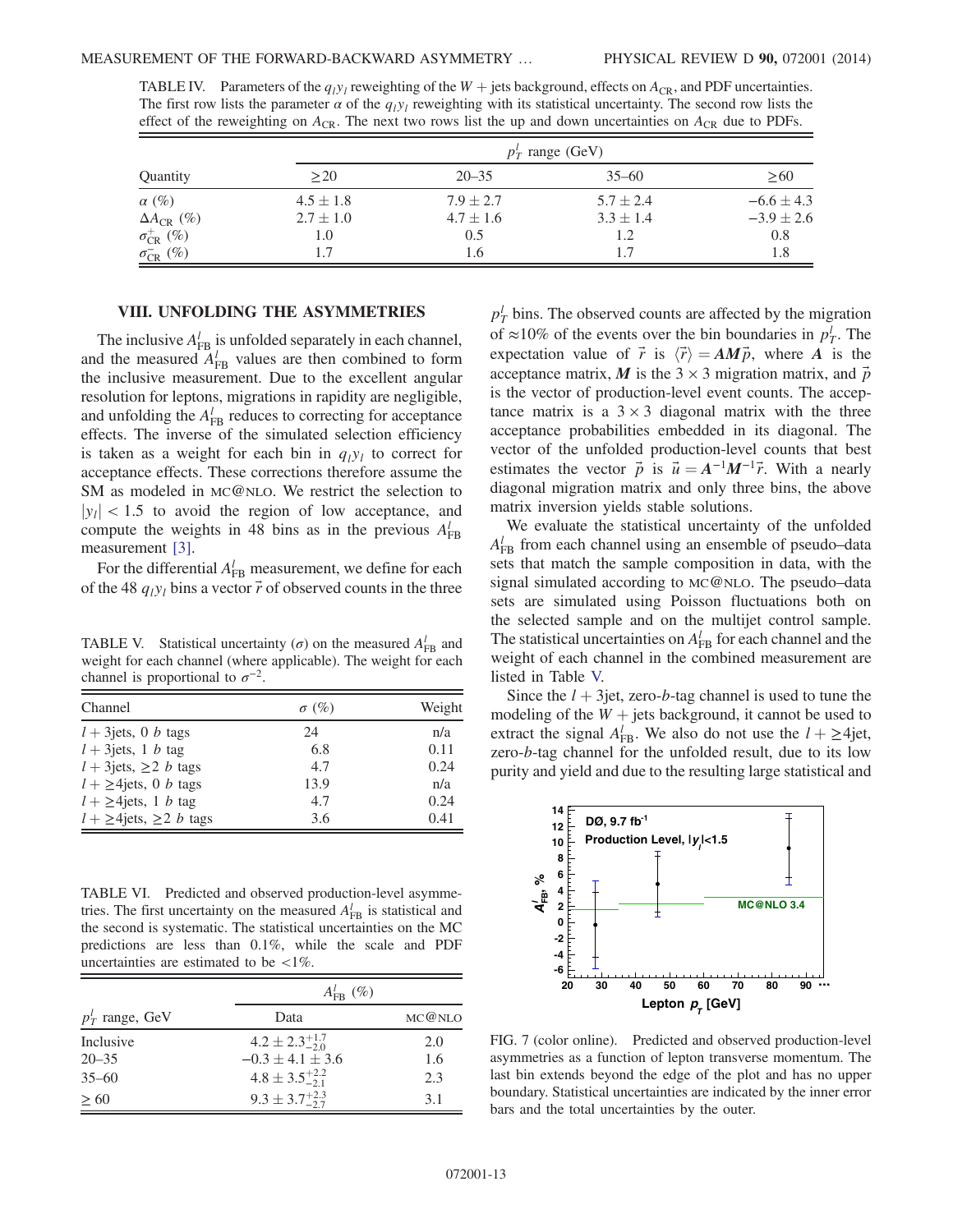<span id="page-13-1"></span>TABLE VII. Predicted and observed production-level asymmetries as a function of  $|y_l|$ . The first uncertainty on the measured values is statistical and the second is systematic. The statistical uncertainties on the MC predictions are less than 0.1%, while the scale and PDF uncertainties are estimated to be  $\langle 1\% \rangle$ .

|                 | $A_{\text{FB}}^{l}(\%)$      |        |
|-----------------|------------------------------|--------|
| $ y_l $ range   | Data                         | MC@NLO |
| $0 - 0.125$     | $0.5 \pm 6.1_{-0.7}^{+0.8}$  | 0.2    |
| $0.125 - 0.375$ | $0.5 \pm 4.4^{+1.3}_{-1.8}$  | 0.9    |
| $0.375 - 0.625$ | $2.6 \pm 4.7^{+1.7}_{-1.5}$  | 1.8    |
| $0.625 - 1$     | $1.9 \pm 4.6^{+2.0}_{-2.3}$  | 2.7    |
| $1 - 1.5$       | $13.2 \pm 6.5^{+2.6}_{-3.0}$ | 3.7    |

systematic uncertainties on  $A_{FB}^l$  expected in this channel. The weighted average of the four remaining b-tagged channels gives our combined value for  $A_{FB}^l$ .

The lepton-based asymmetries unfolded to the production level are summarized in Table [VI](#page-12-3) and shown in Fig. [7](#page-12-4). The results are compared to MC@NLO-based predictions.

We also measure the differential asymmetry as a function of  $|y_i|$  by applying the same procedure that is used for the inclusive asymmetry to the  $q_i y_l$  bins contained in each  $|y_l|$ range. The measured differential asymmetries are listed in Table [VII](#page-13-1) and shown in Fig. [8](#page-13-2).

## IX. SYSTEMATIC UNCERTAINTIES

<span id="page-13-0"></span>We consider several sources of systematic uncertainty. For most sources, we vary the modeling according to the evaluated uncertainty in the relevant parameters of the model, repeat the entire analysis, and propagate the effect to the final result. This accounts for the correlations between the channels and between the various steps of the analysis, such as the maximal likelihood fit, the fit for  $\alpha$ , and the unfolding. Some sources are quantified using more specialized procedures, as described below. Systematic uncertainties from different sources are added in quadrature

<span id="page-13-2"></span>

FIG. 8 (color online). Predicted and observed production-level asymmetries as a function of absolute lepton rapidity. Statistical uncertainties are indicated by the inner error bars, and the total uncertainties by the outer.

<span id="page-13-3"></span>TABLE VIII. Systematic uncertainties on  $A_{\text{FB}}^l$ . Uncertainties smaller than  $0.1\%$  are denoted by  $\cdots$ .

|                  | Absolute uncertainty $(\%)$ |             |                         |
|------------------|-----------------------------|-------------|-------------------------|
|                  | Reconstruction level        |             | Prod. level             |
| Source           | Prediction                  |             | Measurement Measurement |
| Jet reco         | $-0.1$                      |             |                         |
| <b>JES/JER</b>   | $+0.1$                      | $+0.1/-0.3$ | $+0.2/-0.3$             |
| Signal modeling  | $\cdots$                    | $-0.2$      | $+0.6/-0.4$             |
| <i>b</i> tagging | $\pm 0.1$                   | $+0.5/-0.8$ | $+0.8/-1.1$             |
| Bg subtraction   | Not applicable              | $+0.1/-0.3$ | $+0.1/-0.3$             |
| Bg modeling      | Not applicable              | $+1.4/-1.5$ | $+1.3/-1.5$             |
| <b>PDFs</b>      | .                           | $+0.3/-0.2$ | $+0.1/-0.2$             |
| Total            | $\pm 0.1$                   | $+1.5/-1.7$ | $+1.7/-2.0$             |

to yield the total systematic uncertainty. Table [VIII](#page-13-3) lists the systematic uncertainties on the predicted reconstructionlevel  $A_{FB}^l$  (as listed in Tables [I](#page-6-2) and [II\)](#page-9-2), on the measured reconstruction-level  $A_{\text{FB}}^l$ , and on the measured productionlevel  $A_{FB}^l$ . The systematic sources are classified into the following categories:

#### Jet reconstruction (reco)

This source includes the jet reconstruction and identification efficiencies, as well as the efficiency of the vertex confirmation described in Sec. [V.](#page-5-0) The simulated efficiencies are calibrated on dijet data. Additional  $p\bar{p}$  collisions within the same bunch crossing can yield additional jets, and their modeling is also included in this category. The rate of additional  $p\bar{p}$  collisions is derived from the number of reconstructed vertices per event.

## Jet energy measurement

The jet energy scale (JES) is measured using dijet and photon  $+$  jet samples [\[38\].](#page-18-1) The simulated jet energy resolution (JER) is calibrated using  $Z + jet$ data. Their uncertainties are propagated to the measured asymmetry.

## Signal modeling

As discussed in Sec. [VI](#page-6-0), the SM predicts a negative asymmetry for events with additional final-state gluons (and hence with larger  $p_T^{t\bar{t}}$ ). Thus, event selection introduces a bias on the measured asymmetry, in particular making it sensitive to the jet multiplicity. The inclusion of  $l + 3$ jet events in the analysis reduces this correlation. To evaluate the size of this systematic effect we vary the amount of initialstate radiation (ISR) within an uncertainty range established from a measurement of ISR rates [\[39\]](#page-18-2).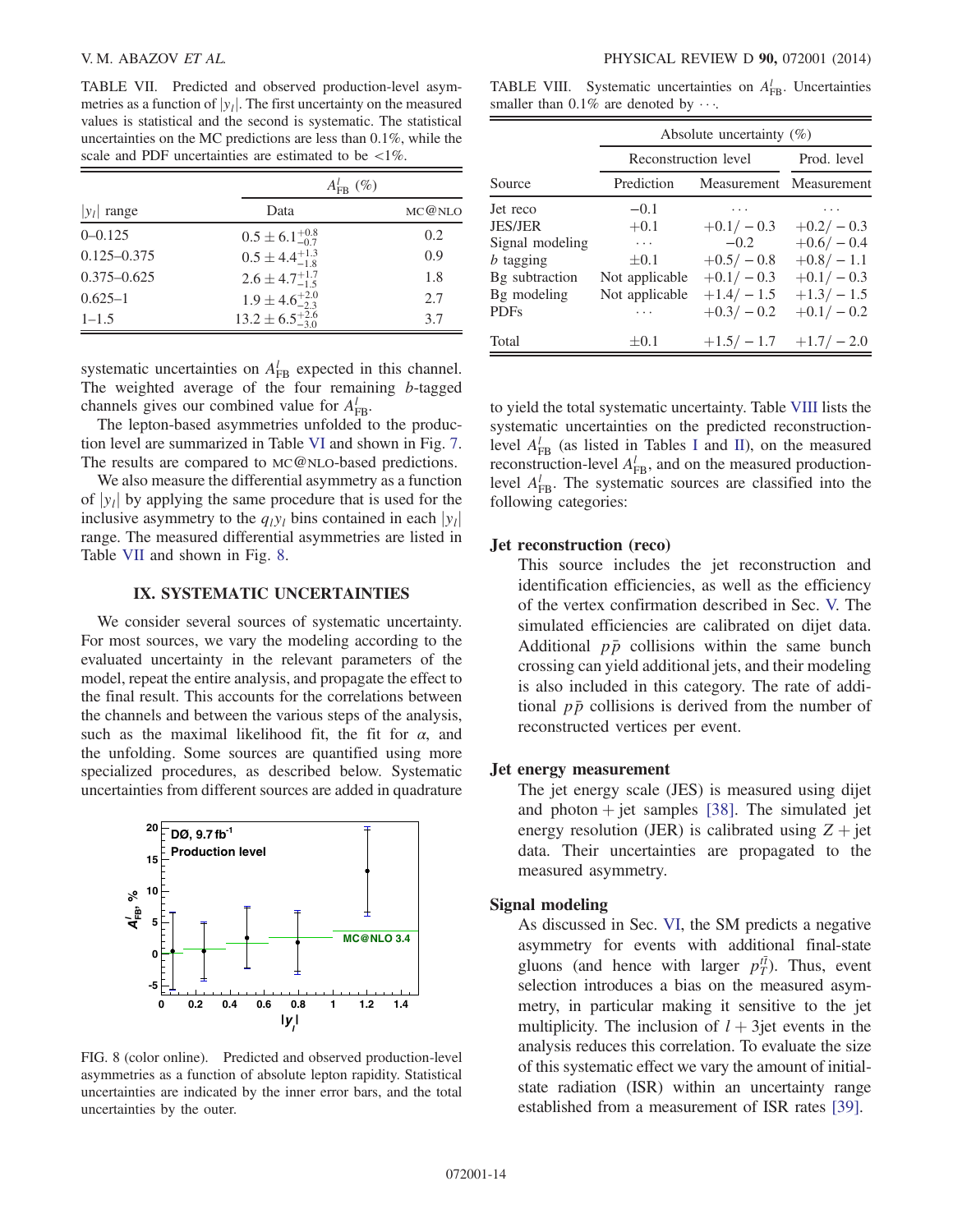Forward-backward differences in the amount of additional radiation can also affect the measurement through  $p_T^{t\bar{t}}$ , which is correlated with the acceptance [\[3\]](#page-17-2). These differences are controlled by the simulated color coherence of the partonic showers [\[3\].](#page-17-2) QCD predicts that parton showers in angular order are more likely, while the simulation enforces strict angular ordering [\[34\].](#page-17-30) NLO event generators calculate the first QCD emission analytically, reducing the reliance on the modeling of the parton showers. To quantify this uncertainty, we consider the possibility that the dependence of  $A_{FB}^l$  on  $p_T^{t\bar{t}}$  is 25% smaller than in MC@NLO, a possibility motivated by the studies of Ref. [\[34\]](#page-17-30).

The  $p_T^{t\bar{t}}$  distribution was studied in Refs. [\[5,40\]](#page-17-7) and found to be well modeled. This is in contrast to the limitations of the D0-detector simulation, which result in poor modeling of this distribution [\[3\]](#page-17-2). We consider the possibility that this mismodeling also affects  $A_{FB}^l$  by reweighting the simulated events as a function of the reconstructed  $p_T^{t\bar{t}}$  so that the  $p_T^{t\bar{t}}$ distribution agrees with data.

The mass of the top quark was varied from its value in the nominal simulation of 172.5 GeV according to the latest measurement [\[8\]](#page-17-4). To quantify additional systematic uncertainties due to the modeling of signal, we repeat the analysis using signal events simulated with ALPGEN combined with PYTHIA. As the box diagram is not included in ALPGEN, ALPGEN predictions are missing the largest contribution to the  $t\bar{t}$  asymmetry [\[1\]](#page-17-0). Furthermore, this missing contribution peaks at low  $p_T^{t\bar{t}}$ , where acceptance is low, making the acceptance predicted by ALPGEN unrealistic. Therefore we use the acceptance predicted by MC@NLO instead of the one predicted by ALPGEN in evaluating this uncertainty.

The uncertainties on the production-level inclusive  $A_{\text{FB}}^{l}$  due to the top quark mass, the choice of MC generator, and the overall amount of ISR are similar. The systematic uncertainties due to the forwardbackward differences in the additional radiation and due to  $p_T^{t\bar{t}}$  reconstruction have negligible effect on the inclusive  $A_{\text{FB}}^l$ .

## **tagging**

The b-tagging efficiency and mistagging probability, which are determined from dijet data with at least one muon identified within a jet, affect the division of events between 0, 1, and  $\geq 2$  b-tag subsamples. Due to this division of channels, the analysis is now more sensitive to systematic variations on  $b$  tagging than the previous measurement [\[3\].](#page-17-2)

#### Background (Bg) subtraction

The subtracted amounts of  $W + jets$  and multijet background are varied within their fitted uncertainties. Uncertainties on the normalization and shape of the multijet background arise from the uncertainties on the lepton selection rates, which are used to evaluate the multijet background. An uncertainty of 20% is assigned to the rate of  $W + c\bar{c}$  and  $W + b\bar{b}$ production.

## Background (Bg) modeling

The  $q_i y_i$  reweighting of the  $W$  + jets background is varied using  $\alpha$  values of zero and twice the nominal  $\alpha$  (see Table [IV\)](#page-12-1). The effect of increased multijet production at large  $|y_1|$  is considered by reweighting the multijet  $q_iy_i$  distribution to better match the data in the  $l + 3$ jet, zero-b-tag control region. The possibly underestimated muon background with mismeasured high transverse momentum described in Sec. [V](#page-5-0) peaks in that region, and an excess of data events in that region is seen in some channels. We also consider a similar increase in  $W +$  jets production at large  $|y_l|$ .

We account for the marginal agreement of the dijet invariant mass [see Fig. [3\(c\)\]](#page-8-1) and related observables between data enriched in  $W + \text{jets}$ production and the ALPGEN simulation of such data [\[41\]](#page-18-3) by reweighting the simulated  $M_{jj}^{\text{min}}$  distribution of the  $W +$  jets background to match data in the  $l + 3$ jet, 0-b-tag control region. This improves the modeling of  $M_{jj}^{\text{min}}$  in all channels, supporting the attribution of this small mismodeling to the modeling of  $W$  + jets production. A small mismodeling of  $\Delta\phi$ (jet<sub>1</sub>,  $E_T$ ) is indicated in Fig. [3\(e\),](#page-8-1) but its effect on the discriminant is far smaller than that of the region around  $M_{jj}^{\min} = 50$  GeV.

## Parton distribution functions

Each of the error eigenvectors of the set of PDFs is varied up and down, and the effects are added in quadrature. We also consider an uncertainty due to the choice of PDFs, which we evaluate using the nominal PDFs of the CTEQ6L1  $[42]$  and MRST2003  $[43]$  sets. The MRST2003 set is chosen since its  $u, d, s$ , and  $q$ PDFs differ significantly from those of the CTEQ6L1 set for values of Bjorken  $x$  above 0.01, which are the most relevant to this analysis.

## X. DISCUSSION

<span id="page-14-0"></span>Using a data set corresponding to an integrated luminosity of  $9.7$  fb<sup>-1</sup>, we measure the production-level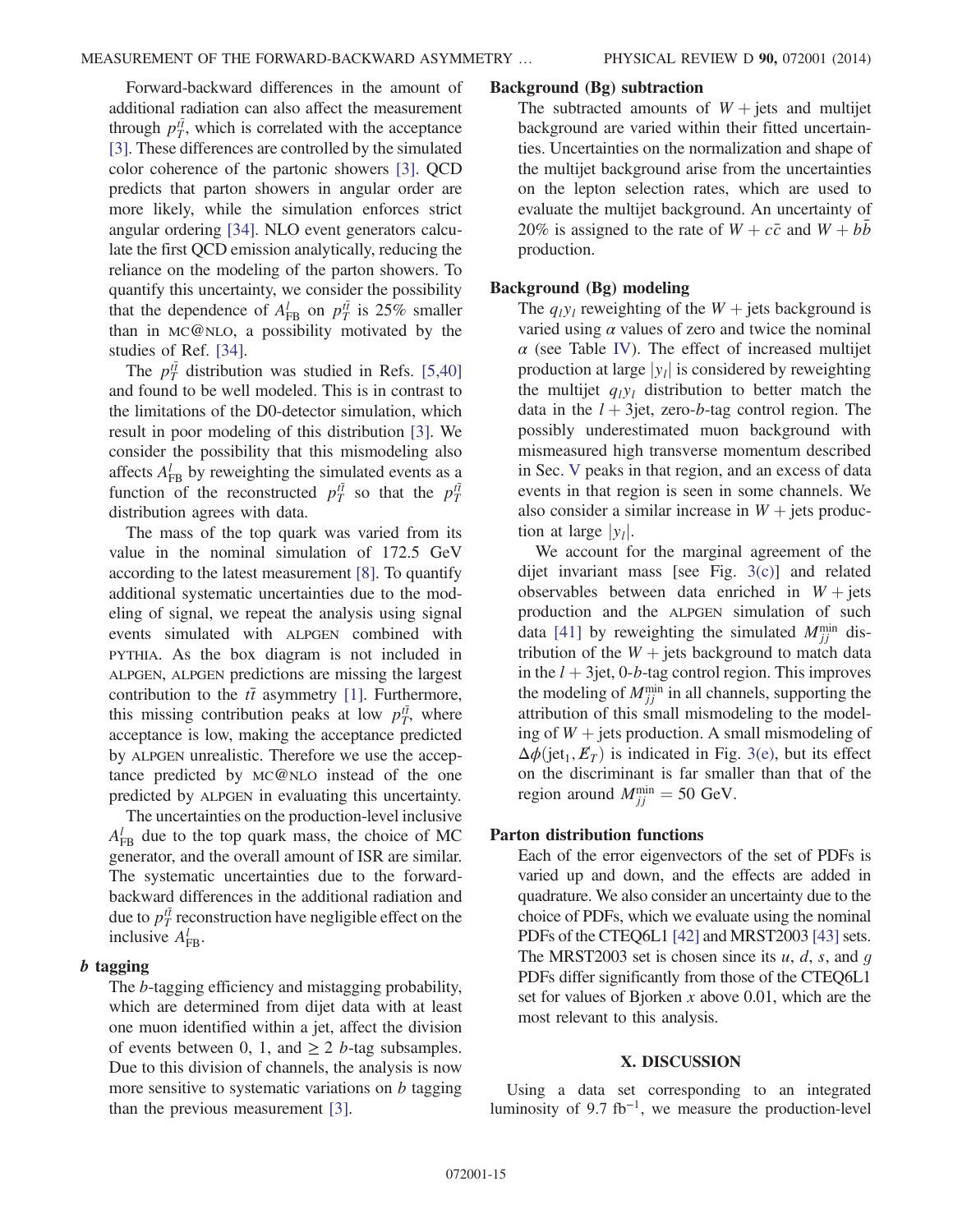<span id="page-15-0"></span>TABLE IX. Reconstruction-level  $A_{FB}^l$  from Ref. [\[3\]](#page-17-2) to this analysis, with six intermediate steps. The first column indicates what changed from the previous step. The second and third columns list the simulated and measured  $t\bar{t}$ asymmetries. The fourth column lists the "raw" asymmetry of the selected events, before background subtraction. The last two columns list the asymmetries of the main components of the background model.

|                        |                        | $A_{\text{FB}}^{l}(\%)$ |                |                         |                |
|------------------------|------------------------|-------------------------|----------------|-------------------------|----------------|
| Step                   | $t\bar{t}$ , predicted | $t\bar{t}$ , measured   | Raw            | Multijet                | $W + jets$     |
| As in Ref. $[3]$       | $0.8 \pm 0.6$          | $14.2 \pm 3.8$          | .              | $\cdot$ $\cdot$ $\cdot$ | .              |
| Obj. ID, data quality  | $0.7 \pm 0.2$          | $12.1 \pm 3.6$          | $11.4 \pm 2.4$ | $6.1 \pm 4.3$           | $13.1 \pm 1.2$ |
| $b$ tagging            | $0.7 \pm 0.2$          | $9.7 \pm 3.5$           | $9.8 \pm 2.5$  | $8.2 \pm 4.8$           | $10.7 \pm 1.7$ |
| Rest of selection      | $0.8 \pm 0.2$          | $9.0 \pm 3.5$           | $9.3 \pm 2.5$  | $7.9 \pm 4.5$           | $12.7 \pm 1.1$ |
| Multiple channels      | $0.8 \pm 0.2$          | $8.1 \pm 3.5$           | $9.3 \pm 2.5$  | $7.9 + 4.5$             | $12.7 \pm 1.1$ |
| Added new channels     | $1.5 \pm 0.1$          | $6.0 \pm 2.7$           | $8.5 \pm 1.3$  | $8.3 \pm 2.0$           | $11.8 \pm 0.5$ |
| $W +$ jets reweighting | $1.5 \pm 0.1$          | $3.9 \pm 2.7$           | $8.5 \pm 1.3$  | $8.3 \pm 2.0$           | $15.8 \pm 0.5$ |
| Including newer data   | $1.6 \pm 0.1$          | $2.9 \pm 2.1$           | $7.7 \pm 1.0$  | $5.6 \pm 1.4$           | $15.0 \pm 0.4$ |

inclusive  $A_{FB}^l$  to be  $(4.2 \pm 2.3 \text{(stat.)}^{+1.7}_{-2.0} \text{(syst.)})\%$ . The previously published value, which was measured using a subset of this data set corresponding to 5.4 fb<sup>-1</sup> [\[3\],](#page-17-2) is  $A_{\text{FB}}^l = (15.2 \pm 4.0)\%$ . In this section we further compare these measurements and discuss the reasons for the difference between their results. Unlike the previous measurement, the current result is in good agreement with the MC@NLO prediction for the production level of  $A_{\text{FB}}^{l} = 2.0\%$ , which has a statistical uncertainty of less than 0.1%. The statistical uncertainty on the measured  $A_{FB}^l$ is reduced by a factor of  $\approx$ 1.67 with respect to Ref. [\[3\].](#page-17-2) This reduction is mostly due to the addition of new data (by 1.30) and the inclusion of events with three jets (by 1.25).

The inclusion of  $l + 3$ jet events, the addition of newer data, the use of better object identification algorithms, and improvements to the analysis technique all decrease the measured asymmetry. Both here and in Ref. [\[3\]](#page-17-2), the analysis strategy and all details that would affect the measured central value were finalized on the basis of Monte Carlo and control data before analyzing the selected data events. Together, these changes reduce the measured  $A_{\text{FB}}^{l}$  by 10.5%, yet no single change accounts for a difference of more than 3%. These changes are detailed in Table [IX](#page-15-0) for the reconstruction-level asymmetry, which should be compared to the predictions listed in this table. The largest change in the measured  $A_{FB}^l$  occurs when switching from the b-tagging algorithm used in Ref. [\[3\]](#page-17-2) (described in Ref. [\[44\]\)](#page-18-6) to the one used in this analysis [\[26\]](#page-17-21). In both cases, the b-tagging algorithm was chosen and optimized based on studies of dijet data, and the choice of algorithm was not specific to the analysis. Table [IX](#page-15-0) also shows that the changes due to the asymmetry of the backgrounds are fairly small. We note that the effect of the  $W + \text{jets reweighting on the inclusive } A_{FB}^l$  in the full sample (1.4%) is smaller than in the sample corresponding to the first 5.4 fb<sup>-1</sup> (2.1% as listed in Table [IX](#page-15-0)).

The  $p$  value for the previously published value, assuming the asymmetry predicted by MC@NLO, is  $1.7 \times 10^{-3}$ , while the  $p$  value of the new result is 0.24. These numbers do not account for the systematic uncertainty on the theoretical predictions.

Most of the asymmetry in the previous analysis is contained in the  $l + \geq 4$ jets channel for events with exactly one b tag. In the current analysis, the asymmetry in this channel is still high compared to the SM expectation, with  $A_{\text{FB}}^l = (16.3 \pm 4.8 \text{(stat.)}^{+2.2}_{-1.4} \text{(syst.)})\%$ . The relative weight of this channel decreased from  $\approx 50\%$  in the previous analysis to 24% in the current analysis. The  $q_iy_i$  distribu-tions in each channel are shown in Fig. [5.](#page-10-1) The  $A_{FB}^l$  values of the various channels are compared in Fig. [9,](#page-15-1) Table [X](#page-16-1), and Table [XI](#page-16-2). The consistency between different channels in Fig. [9](#page-15-1) corresponds to a  $\chi^2$  value of 8.1 for 3 degrees of freedom, which corresponds to a tail probability of 4.5%.

We also studied the asymmetry in subsamples defined by the charge of the lepton, the flavor of the lepton, and by the polarities of the D0 magnets, which are reversed every two weeks. Reversing the magnet polarities greatly reduces possible experimental biases which involve the lepton. All measurements agree within at most

<span id="page-15-1"></span>

FIG. 9 (color online). Measured production-level  $A_{FB}^{l}$  by analysis channel. The vertical line shows the MC@NLO prediction. The  $\chi^2$  is of a fit to a single value, shown by the crosshatched band and the dashed line. Statistical uncertainties are indicated by the inner vertical lines, and the total uncertainties by the vertical end lines.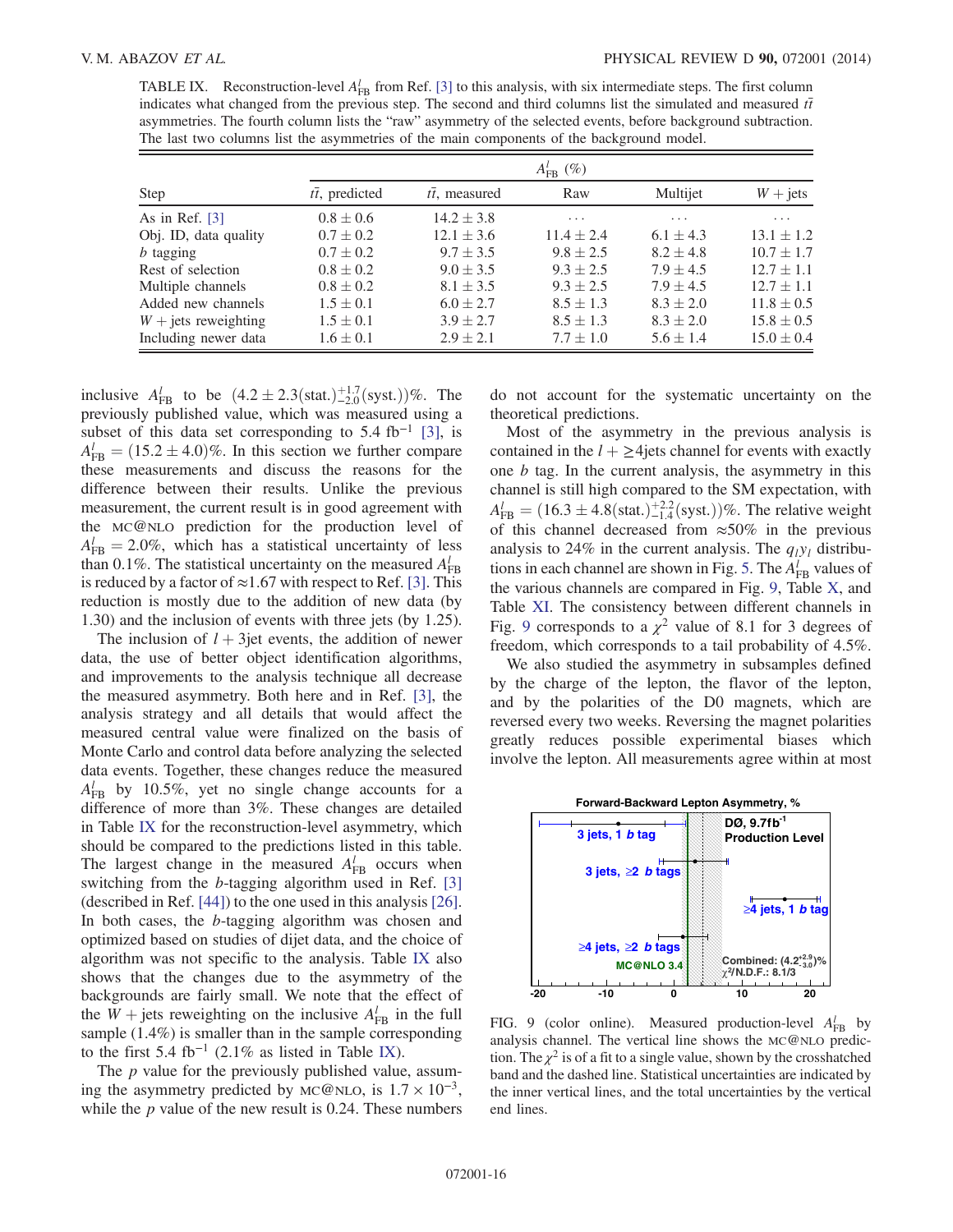<span id="page-16-1"></span>TABLE X. Measured and predicted  $A_{FB}^l$  by channel, at reconstruction level.

|                                           | $A_{\text{FR}}^{l}(\%)$                                       |               |
|-------------------------------------------|---------------------------------------------------------------|---------------|
| Channel                                   | Data                                                          | MC@NLO        |
| $l + 3$ jets, 1 b tag                     | $-6.8 \pm 6.0$ (stat.) $^{+6.1}_{-5.6}$ (syst.)               | $2.7 \pm 0.4$ |
| $l + 3$ jets, $\geq 2$ <i>b</i> tags      | $3.7 \pm 4.3$ (stat.) <sup>+1.1</sup> / <sub>12</sub> (syst.) | $2.8 \pm 0.3$ |
| $l + \geq 4$ jets, 1 <i>b</i> tag         | $14.8 \pm 4.2$ (stat.) $^{+1.1}_{-1.2}$ (syst.)               | $0.5 \pm 0.3$ |
| $l + \geq 4$ jets, $\geq 2$ <i>b</i> tags | $-0.9 \pm 3.2$ (stat.) $^{+0.3}_{-0.9}$ (syst.)               | $1.1 \pm 0.2$ |
| Total                                     | $2.9 \pm 2.1 \text{(stat.)} ^{+1.5}_{-1.7} \text{(syst.)}$    | $1.6 \pm 0.2$ |

<span id="page-16-2"></span>TABLE XI. Measured  $A_{FB}^l$  by channel at production level. The MC@NLO prediction for  $|y_l| < 1.5$  is  $A_{\text{FB}}^l = 2.0\%$ .

| Channel                                   | Measured $A_{\text{FR}}^{l}$ (%)                            |
|-------------------------------------------|-------------------------------------------------------------|
| $l + 3$ jets, 1 b tag                     | $-8.2 \pm 6.9$ (stat.) $^{+7.0}_{-9.4}$ (syst.)             |
| $l + 3$ jets, $\geq 2$ <i>b</i> tags      | $3.1 \pm 4.7(\text{stat.})^{+1.3}_{-2.4}(\text{syst.})$     |
| $l + \geq 4$ jets, 1 <i>b</i> tag         | $16.3 \pm 4.8 \text{(stat.)} ^{+2.2}_{-1.4} \text{(syst.)}$ |
| $l + \geq 4$ jets, $\geq 2$ <i>b</i> tags | $1.3 \pm 3.6(stat.)^{+0.8}_{-0.5}(syst.)$                   |
| Total                                     | $4.2 \pm 2.3 \text{(stat.)}^{+1.7}_{-2.0} \text{(syst.)}$   |

two standard deviations. For example, in the  $e + \text{jets}$ channels we find a reconstruction-level asymmetry of  $A_{\text{FB}}^l = (3.4 \pm 2.8 \text{(stat.)})\%$  and in the  $\mu$  + jets channels we find a reconstruction-level asymmetry of  $A_{\text{FB}}^l = (1.6 \pm 3.1 \text{(stat.)})\%$ , which are to be compared to the simulated values of  $A_{\text{FB}}^l = (1.3 \pm 0.1 \text{(stat.)})\%$  and  $A_{\text{FB}}^l = (2.1 \pm 0.2 \text{(stat.)})\%$ , respectively.

Since the SM-derived corrections to the measured  $A_{FB}^l$ are only 1%–2%, the dependence of the results on the SM is small and the results may be validly compared to the predictions of beyond the SM predictions. We tested our analysis method using axigluon samples, produced using MADGRAPH combined with PYTHIA, with axigluon masses of 0.2, 0.4, 0.8, and 2 TeV with completely left-handed, completely right-handed, and mixed couplings [\[45\].](#page-18-7) In all of these scenarios, the measured production-level  $A_{FB}^l$ exhibits additional, model-dependent scatter about the simulated  $A_{FB}^{l}$  values of <1.5% (absolute).

## <span id="page-16-0"></span>XI. COMBINATION AND EXTRAPOLATION

The D0 Collaboration measured  $A_{FB}^l$  in the dilepton channel, with lepton coverage that extends to  $|y_l| = 2$ , finding  $A_{FB}^l = (4.1 \pm 3.5 \text{(stat.)} \pm 1.0 \text{(syst.)})\%$  [\[4\].](#page-17-32) To enable a direct combination with the measurements in the  $l +$  jets channel, the analysis of Ref. [\[4\]](#page-17-32) is repeated using only leptons with  $|y_l| < 1.5$ , finding  $A_{FB}^l =$  $(4.3 \pm 3.4(stat.) \pm 1.0(syst.))\%$ . The decrease in the statistical uncertainty is due to the removal of the events with  $|y_1| > 1.5$ , which have a large weight due to the acceptance corrections and thus increase the statistical uncertainty.

This result is combined with the results of the current measurement using the best linear unbiased estimator (BLUE) method, as described in Ref. [\[46\].](#page-18-8) Systematic uncertainties are classified by their source as either completely correlated, e.g., the b-tagging uncertainties, or completely uncorrelated, e.g., the background modeling uncertainties. The combination is a weighted average of the input measurements, with the dilepton measurement given a weight of 0.43 and the  $l +$  jets measurement a weight of 0.57. The combined value of  $A_{FB}^l$  for  $|y_l| < 1.5$  is  $A_{\text{FB}}^l = (4.2 \pm 2.0)(\text{stat.}) \pm 1.4(\text{syst.})\% = (4.2 \pm 2.4)\%$ .

The measurements are extrapolated to cover the full phase space using the MC@NLO simulation. Extrapolation adds nothing to our experimental measurements of  $A_{\text{FB}}^l$ , but simply extends them by incorporating SM-inspired predictions for  $t\bar{t}$  production outside the lepton rapidity coverage, thus facilitating comparison with theoretical calculations and the combination of the measurements. Such extrapolated values should not be compared with non-SM predictions [\[47\].](#page-18-9) To include dilepton events with  $1.5 < |y_i| < 2$  in the extrapolated values, we extrapolate each result independently before combining them. If we assume a linear dependence of the asymmetry on  $|y_i|$ , we find an extrapolated asymmetry which is proportional to the measured asymmetry,

$$
A_{\rm FB}^{l,\rm ex} = A_{\rm FB}^l A_{\rm FB}^{l,\rm tot}/A_{\rm FB}^{l,\rm pred},\tag{4}
$$

where  $A_{FB}^{l,tot}$  is the simulated  $A_{FB}^{l}$  in the entire phase space and  $A_{FB}^{l,pred}$  is the simulated  $A_{FB}^{l}$  within the acceptance. For the simulated  $t\bar{t}$  samples, such an extrapolation overestimates the fully inclusive  $A_{FB}^l$ . Furthermore, only the leading order of the  $t\bar{t}$  asymmetry has been calculated, and so the dependence of  $A_{FB}^l$  on  $|y_l|$  is not known precisely. Therefore, we assign a systematic uncertainty to the extrapolation that equals the entire effect of the extrapolation. Using the MC@NLO predictions of  $A_{FB}^{l, \text{tot}}/A_{FB}^{l, \text{pred}} = 1.19$ for the  $l + \text{jets}$  measurement and 1.07 for the dilepton measurement, we find a combined extrapolated asymmetry of  $A_{\text{FB}}^{l, \text{ex}} = (4.7 \pm 2.3 \text{(stat.)} \pm 1.5 \text{(syst.)})\%$ .

#### XII. SUMMARY

Using the full data set collected by the D0 experiment during Run II of the Tevatron, corresponding to  $9.7 \text{ fb}^{-1}$ , we have measured the forward-backward asymmetry in the direction of leptons from  $t\bar{t}$  events in the  $l +$  jets channel and have compared it to a prediction based on MC@NLO. Since the lepton-based asymmetry does not require a full reconstruction of the  $t\bar{t}$  event, this measurement also uses events with only three jets. The measured asymmetry at production level for  $|y_l| < 1.5$  is  $A_{FB}^l = (4.2^{+2.9}_{-3.0})\%$ .

We combined this measurement with the measurement in the dilepton channel and found a production-level asymmetry for  $|y_l| < 1.5$  of  $A_{FB}^l = (4.2 \pm 2.4)\%$ , to be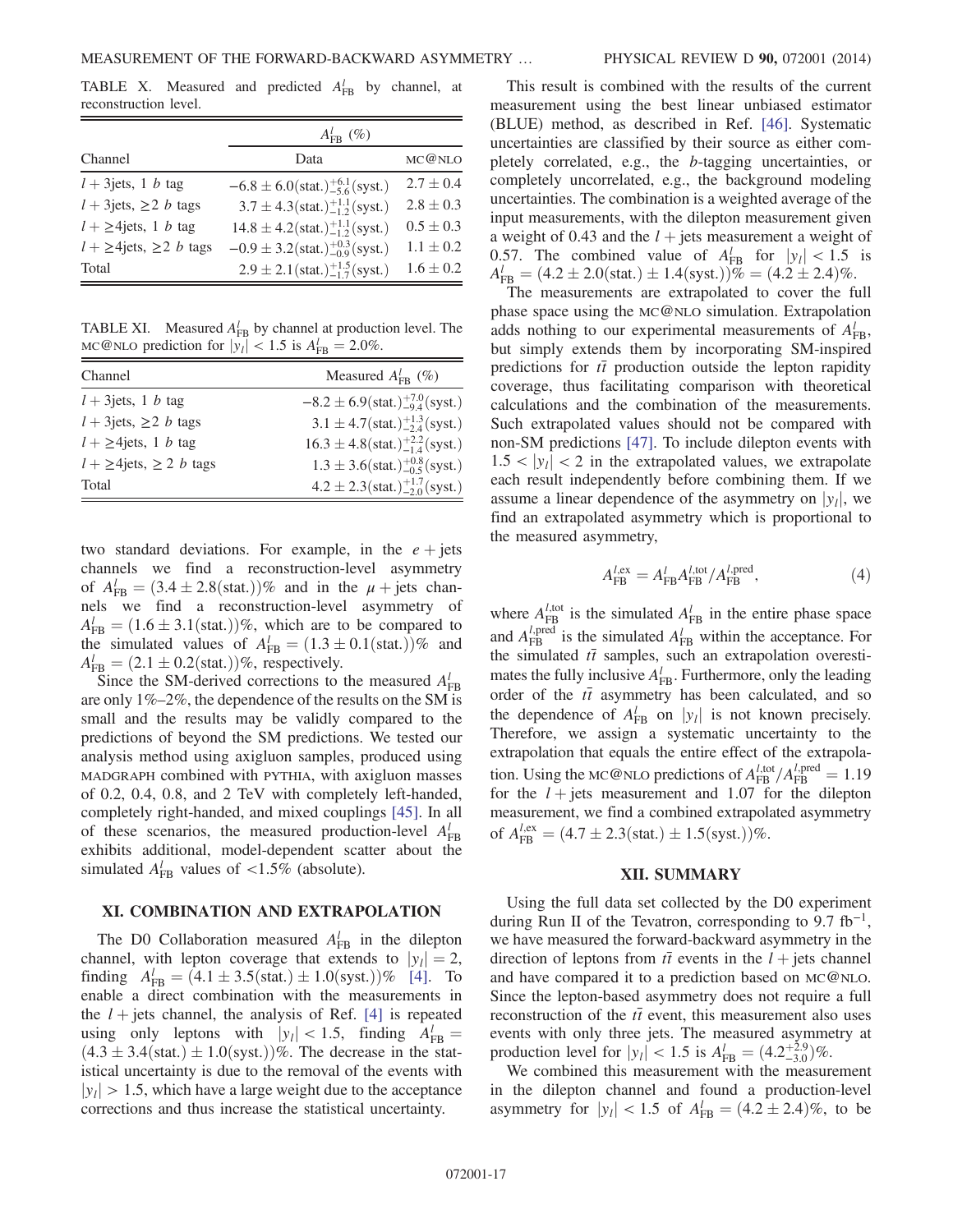compared to the MC@NLO prediction of 2.0%. We have presented the first measurement of the differential asymmetry as a function of  $p_T^l$ . All results are in agreement with MC@NLO predictions.

## ACKNOWLEDGMENTS

We thank G. Perez, M. Mangano, and P. Skands for enlightening discussions. We thank the staffs at Fermilab and collaborating institutions, and acknowledge support

- <span id="page-17-0"></span>[1] J. H. Kühn and G. Rodrigo, [Phys. Rev. Lett.](http://dx.doi.org/10.1103/PhysRevLett.81.49) 81, 49 [\(1998\).](http://dx.doi.org/10.1103/PhysRevLett.81.49)
- <span id="page-17-1"></span>[2] W. Bernreuther and Z. G. Si, [Nucl. Phys.](http://dx.doi.org/10.1016/j.nuclphysb.2010.05.001) B837, 90 [\(2010\);](http://dx.doi.org/10.1016/j.nuclphysb.2010.05.001) W. Hollik and D. Pagani, [Phys. Rev. D](http://dx.doi.org/10.1103/PhysRevD.84.093003) 84, [093003 \(2011\).](http://dx.doi.org/10.1103/PhysRevD.84.093003)
- <span id="page-17-2"></span>[3] V.M. Abazov et al. (D0 Collaboration), [Phys. Rev. D](http://dx.doi.org/10.1103/PhysRevD.84.112005) 84, [112005 \(2011\).](http://dx.doi.org/10.1103/PhysRevD.84.112005)
- <span id="page-17-32"></span>[4] V.M. Abazov et al. (D0 Collaboration), [Phys. Rev. D](http://dx.doi.org/10.1103/PhysRevD.88.112002) 88, [112002 \(2013\).](http://dx.doi.org/10.1103/PhysRevD.88.112002)
- <span id="page-17-7"></span>[5] T. Aaltonen *et al.* (CDF Collaboration), [Phys. Rev. D](http://dx.doi.org/10.1103/PhysRevD.87.092002) 87, [092002 \(2013\).](http://dx.doi.org/10.1103/PhysRevD.87.092002)
- <span id="page-17-3"></span>[6] W. Bernreuther and Z.-G. Si, [Phys. Rev. D](http://dx.doi.org/10.1103/PhysRevD.86.034026) 86, 034026 [\(2012\);](http://dx.doi.org/10.1103/PhysRevD.86.034026) W. Bernreuther (private communication), updating the error estimates.
- [7] N. Kidonakis, Phys. Rev. D **84**[, 011504 \(2011\)](http://dx.doi.org/10.1103/PhysRevD.84.011504); V. Ahrens, A. Ferroglia, M. Neubert, B. D. Pecjak, and L. L. Yang, Phys. Rev. D 84[, 074004 \(2011\)](http://dx.doi.org/10.1103/PhysRevD.84.074004).
- <span id="page-17-4"></span>[8] T. Aaltonen et al. (CDF and D0 Collaborations), [Phys. Rev.](http://dx.doi.org/10.1103/PhysRevD.86.092003) D **86**[, 092003 \(2012\)](http://dx.doi.org/10.1103/PhysRevD.86.092003).
- <span id="page-17-5"></span>[9] E.g., J. A. Aguilar-Saavedra, [Nuovo Cimento Soc. Ital. Fis.](http://dx.doi.org/10.1393/ncc/i2012-11240-7) 035N3C[, 167 \(2012\).](http://dx.doi.org/10.1393/ncc/i2012-11240-7)
- <span id="page-17-6"></span>[10] V. M. Abazov et al. (D0 Collaboration), [Phys. Rev. Lett.](http://dx.doi.org/10.1103/PhysRevLett.100.142002) 100[, 142002 \(2008\).](http://dx.doi.org/10.1103/PhysRevLett.100.142002)
- <span id="page-17-8"></span>[11] M. T. Bowen, S. D. Ellis, and D. Rainwater, [Phys. Rev. D](http://dx.doi.org/10.1103/PhysRevD.73.014008) 73[, 014008 \(2006\).](http://dx.doi.org/10.1103/PhysRevD.73.014008)
- <span id="page-17-9"></span>[12] V.M. Abazov et al. (D0 Collaboration), [Phys. Rev. D](http://dx.doi.org/10.1103/PhysRevD.87.011103) 87, [011103\(R\) \(2013\)](http://dx.doi.org/10.1103/PhysRevD.87.011103).
- <span id="page-17-10"></span>[13] T. Aaltonen et al. (CDF Collaboration), [Phys. Rev. D](http://dx.doi.org/10.1103/PhysRevD.88.072003) 88, [072003 \(2013\).](http://dx.doi.org/10.1103/PhysRevD.88.072003)
- <span id="page-17-22"></span>[14] S. Frixione and B. R. Webber, [J. High Energy Phys. 06](http://dx.doi.org/10.1088/1126-6708/2002/06/029) [\(2002\) 029;](http://dx.doi.org/10.1088/1126-6708/2002/06/029) S. Frixione, P. Nason, and B. R. Webber, [J. High Energy Phys. 08 \(2003\) 007.](http://dx.doi.org/10.1088/1126-6708/2003/08/007)
- [15] J. M. Campbell and R. K. Ellis, [arXiv:1204.1513.](http://arXiv.org/abs/1204.1513)
- <span id="page-17-11"></span>[16] E.g., D. Choudhury, R. M. Godbole, S. D. Rindani, and P. Saha, Phys. Rev. D 84[, 014023 \(2011\);](http://dx.doi.org/10.1103/PhysRevD.84.014023) E. L. Berger, Q.-H. Cao, C.-R. Chen, and H. Zhang, [Phys. Rev. D](http://dx.doi.org/10.1103/PhysRevD.88.014033) 88, [014033 \(2013\).](http://dx.doi.org/10.1103/PhysRevD.88.014033)
- <span id="page-17-12"></span>[17] A. Falkowski, M. L. Mangano, A. Martin, G. Perez, and J. Winter, Phys. Rev. D 87[, 034039 \(2013\).](http://dx.doi.org/10.1103/PhysRevD.87.034039)
- <span id="page-17-13"></span>[18] V. M. Abazov et al. (D0 Collaboration), [Nucl. Instrum.](http://dx.doi.org/10.1016/j.nima.2006.05.248) [Methods Phys. Res., Sect. A](http://dx.doi.org/10.1016/j.nima.2006.05.248) 565, 463 (2006); M. Abolins et al., [Nucl. Instrum. Methods Phys. Res., Sect. A](http://dx.doi.org/10.1016/j.nima.2007.10.014) 584, 75 [\(2008\);](http://dx.doi.org/10.1016/j.nima.2007.10.014) B. C. K. Casey et al., [Nucl. Instrum. Methods Phys.](http://dx.doi.org/10.1016/j.nima.2012.08.095) [Res., Sect. A](http://dx.doi.org/10.1016/j.nima.2012.08.095) 698, 208 (2013).

from the DOE and NSF (USA); CEA and CNRS/IN2P3 (France); MON, NRC KI, and RFBR (Russia); CNPq, FAPERJ, FAPESP, and FUNDUNESP (Brazil); DAE and DST (India); Colciencias (Colombia); CONACyT (Mexico); NRF (Korea); FOM (The Netherlands); STFC and the Royal Society (United Kingdom); MSMT and GACR (Czech Republic); BMBF and DFG (Germany); SFI (Ireland); The Swedish Research Council (Sweden); and CAS and CNSF (China).

- <span id="page-17-14"></span>[19] S. N. Ahmed et al., [Nucl. Instrum. Methods Phys. Res.,](http://dx.doi.org/10.1016/j.nima.2010.11.121) Sect. A **634**[, 8 \(2011\).](http://dx.doi.org/10.1016/j.nima.2010.11.121)
- <span id="page-17-15"></span>[20] R. Angstadt et al., [Nucl. Instrum. Methods Phys. Res., Sect.](http://dx.doi.org/10.1016/j.nima.2010.04.148) A 622[, 298 \(2010\).](http://dx.doi.org/10.1016/j.nima.2010.04.148)
- <span id="page-17-16"></span>[21] S. Abachi et al., [Nucl. Instrum. Methods Phys. Res., Sect. A](http://dx.doi.org/10.1016/0168-9002(94)91312-9) 338[, 185 \(1994\)](http://dx.doi.org/10.1016/0168-9002(94)91312-9).
- <span id="page-17-17"></span>[22] V. M. Abazov et al., [Nucl. Instrum. Methods Phys. Res.,](http://dx.doi.org/10.1016/j.nima.2005.07.008) Sect. A 552[, 372 \(2005\)](http://dx.doi.org/10.1016/j.nima.2005.07.008).
- <span id="page-17-18"></span>[23] V.M. Abazov et al. (D0 Collaboration), [Phys. Rev. D](http://dx.doi.org/10.1103/PhysRevD.84.012008) 84, [012008 \(2011\).](http://dx.doi.org/10.1103/PhysRevD.84.012008)
- <span id="page-17-19"></span>[24] V.M. Abazov et al. (D0 Collaboration), [Phys. Rev. D](http://dx.doi.org/10.1103/PhysRevD.76.092007) 76, [092007 \(2007\);](http://dx.doi.org/10.1103/PhysRevD.76.092007) [Nucl. Instrum. Methods Phys. Res., Sect. A](http://dx.doi.org/10.1016/j.nima.2013.11.050) 737[, 281 \(2014\);](http://dx.doi.org/10.1016/j.nima.2013.11.050) V. M. Abazov et al. (D0 Collaboration), [Nucl. Instrum. Methods Phys. Res., Sect. A](http://dx.doi.org/10.1016/j.nima.2014.03.013) 750, 78 (2014).
- <span id="page-17-20"></span>[25] V.M. Abazov et al. (D0 Collaboration), [Phys. Rev. D](http://dx.doi.org/10.1103/PhysRevD.88.092001) 88, [092001 \(2013\).](http://dx.doi.org/10.1103/PhysRevD.88.092001)
- <span id="page-17-21"></span>[26] V.M. Abazov et al. (D0 Collaboration), [arXiv:1312.7623.](http://arXiv.org/abs/1312.7623) In this analysis, jets with  $MVA > 0.035$  are tagged.
- <span id="page-17-23"></span>[27] G. Corcella, I. G. Knowles, G. Marchesini, S. Moretti, K. Odagiri, P. Richardson, M. H. Seymour, and B. R. Webber, [J. High Energy Phys. 01 \(2001\) 010.](http://dx.doi.org/10.1088/1126-6708/2001/01/010)
- <span id="page-17-24"></span>[28] M. L. Mangano, F. Piccinini, A. D. Polosa, M. Moretti, and R. Pittau, [J. High Energy Phys. 07 \(2003\) 001.](http://dx.doi.org/10.1088/1126-6708/2003/07/001)
- <span id="page-17-25"></span>[29] T. Sjöstrand, P. Edén, C. Friberg, L. Lönnblad, G. Miu, S. Mrenna, and E. Norrbin, [Comput. Phys. Commun.](http://dx.doi.org/10.1016/S0010-4655(00)00236-8) 135, [238 \(2001\)](http://dx.doi.org/10.1016/S0010-4655(00)00236-8).
- <span id="page-17-29"></span>[30] J. M. Campbell and R. K. Ellis, [Nucl. Phys. B, Proc. Suppl.](http://dx.doi.org/10.1016/j.nuclphysbps.2010.08.011) 205[, 10 \(2010\).](http://dx.doi.org/10.1016/j.nuclphysbps.2010.08.011)
- <span id="page-17-26"></span>[31] V. M. Abazov et al. (D0 Collaboration), [Phys. Lett. B](http://dx.doi.org/10.1016/j.physletb.2010.09.012) 693, [522 \(2010\)](http://dx.doi.org/10.1016/j.physletb.2010.09.012).
- <span id="page-17-27"></span>[32] C. Balazs and C.P. Yuan, [Phys. Rev. D](http://dx.doi.org/10.1103/PhysRevD.56.5558) 56, 5558 [\(1997\).](http://dx.doi.org/10.1103/PhysRevD.56.5558)
- <span id="page-17-28"></span>[33] E. Boos, V. Bunichev, M. Dubinin, L. Dudko, V. Edneral, V. Ilyin, A. Kryukov, V. Savrin, A. Semenov, and A. Sherstnev, [Nucl. Instrum. Methods Phys. Res., Sect. A](http://dx.doi.org/10.1016/j.nima.2004.07.096) 534[, 250 \(2004\)](http://dx.doi.org/10.1016/j.nima.2004.07.096).
- <span id="page-17-30"></span>[34] P. Skands, B. Webber, and J. Winter, [J. High Energy Phys.](http://dx.doi.org/10.1007/JHEP07(2012)151) [07 \(2012\) 151.](http://dx.doi.org/10.1007/JHEP07(2012)151)
- [35] V.M. Abazov et al. (D0 Collaboration), [Phys. Rev. D](http://dx.doi.org/10.1103/PhysRevD.83.032009) 83, [032009 \(2011\).](http://dx.doi.org/10.1103/PhysRevD.83.032009)
- <span id="page-17-31"></span>[36] S. S. Snyder, Doctoral Thesis, State University of New York at Stony Brook, 1995 [FERMILAB-THESIS-1995-27], [http://lss.fnal.gov/archive/thesis/1900/fermilab](http://lss.fnal.gov/archive/thesis/1900/fermilab-thesis-1995-27.shtml)-thesis-1995– [27.shtml](http://lss.fnal.gov/archive/thesis/1900/fermilab-thesis-1995-27.shtml).